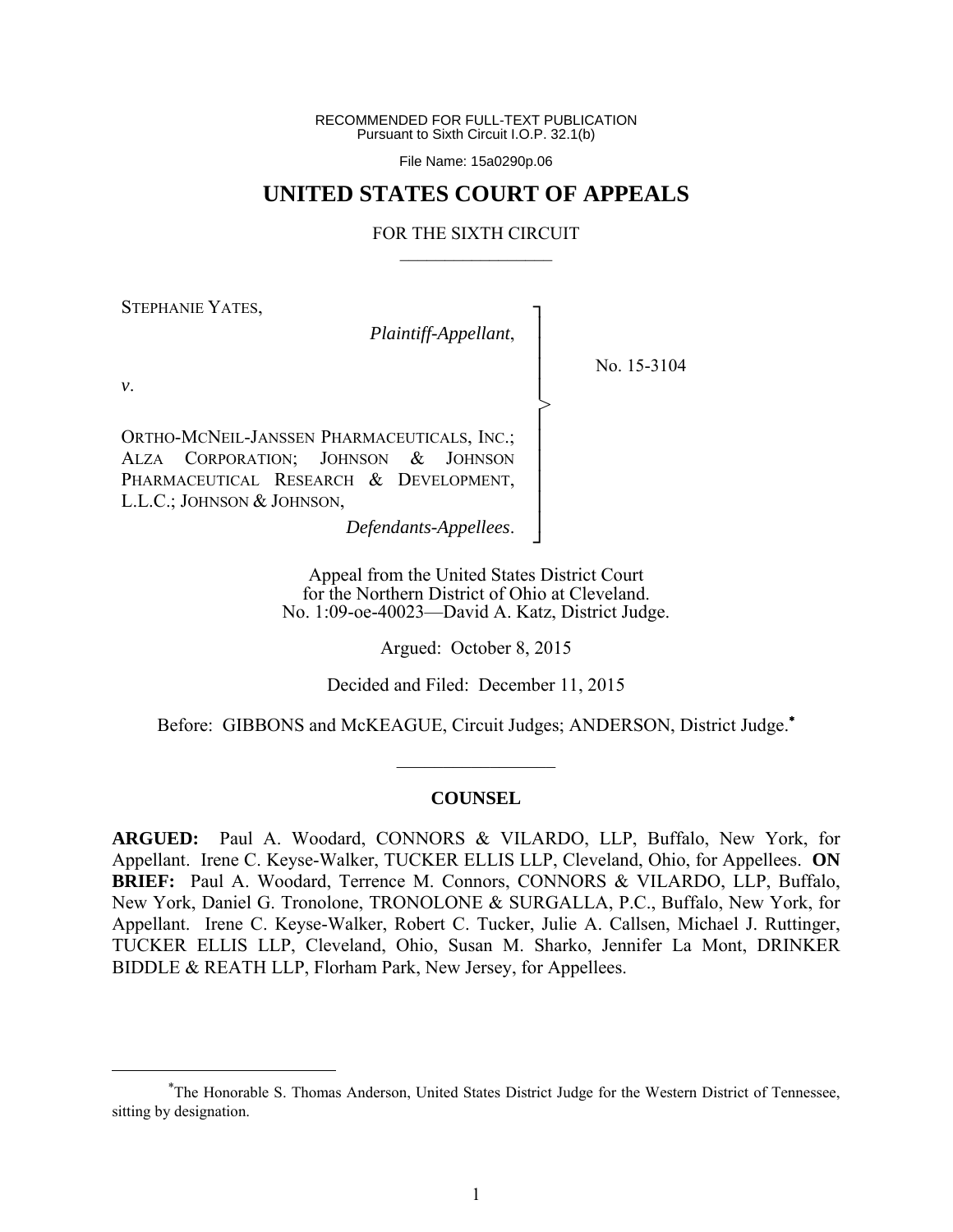# **OPINION**  $\frac{1}{2}$

 $\frac{1}{2}$  ,  $\frac{1}{2}$  ,  $\frac{1}{2}$  ,  $\frac{1}{2}$  ,  $\frac{1}{2}$  ,  $\frac{1}{2}$  ,  $\frac{1}{2}$  ,  $\frac{1}{2}$  ,  $\frac{1}{2}$ 

JULIA SMITH GIBBONS, Circuit Judge. Stephanie Yates experienced a stroke while using the ORTHO EVRA<sup>®</sup> birth control patch, and she now seeks to hold the designers and manufacturers of the patch liable. Yates appeals the district court's award of summary judgment to defendants on all five of her claims. For the reasons set forth in this opinion, we affirm the district court's judgment.

# **I.**

## **A.**

Yates brought suit against Ortho-McNeil-Janssen Pharmaceuticals, Inc., Alza Corporation, Johnson & Johnson Pharmaceutical Research & Development, L.L.C., and Johnson & Johnson ("defendants") in the New York State Supreme Court for Erie County in September 2008. Defendants then removed the case to the United States District Court for the Western District of New York, pursuant to 28 U.S.C. §§ 1332, 1441, and 1446. Thereafter, the case was transferred to the United States District Court for the Northern District of Ohio, pursuant to 28 U.S.C. § 1407, for consolidated pretrial proceedings in connection with *In re: Ortho Evra Products Liability Litigation*, MDL No. 1742. Judge David Katz has overseen product liability claims involving ORTHO EVRA® since March 2006, when the Judicial Panel on Multidistrict Litigation established MDL 1742. *See In re Ortho Evra Prods. Liab. Litig.*, 422 F. Supp. 2d 1379, 1381 (J.P.M.L. 2006).

In the district court, Yates alleged five causes of action against defendants: (1) strict liability in tort—failure to warn; (2) strict liability in tort—manufacturing defect; (3) negligence; (4) breach of implied warranty; and (5) breach of express warranty. On April 7, 2014, the district court granted summary judgment as to Yates's failure to warn claim. *Yates v. Ortho-McNeil-Janssen Pharm., Inc.*, No. 3:09oe40023, 2014 WL 1369466 (N.D. Ohio Apr. 7, 2014). Thereafter, on January 5, 2015, the district court granted summary judgment as to Yates's remaining claims and entered final judgment dismissing the case. *Yates v. Ortho-McNeil*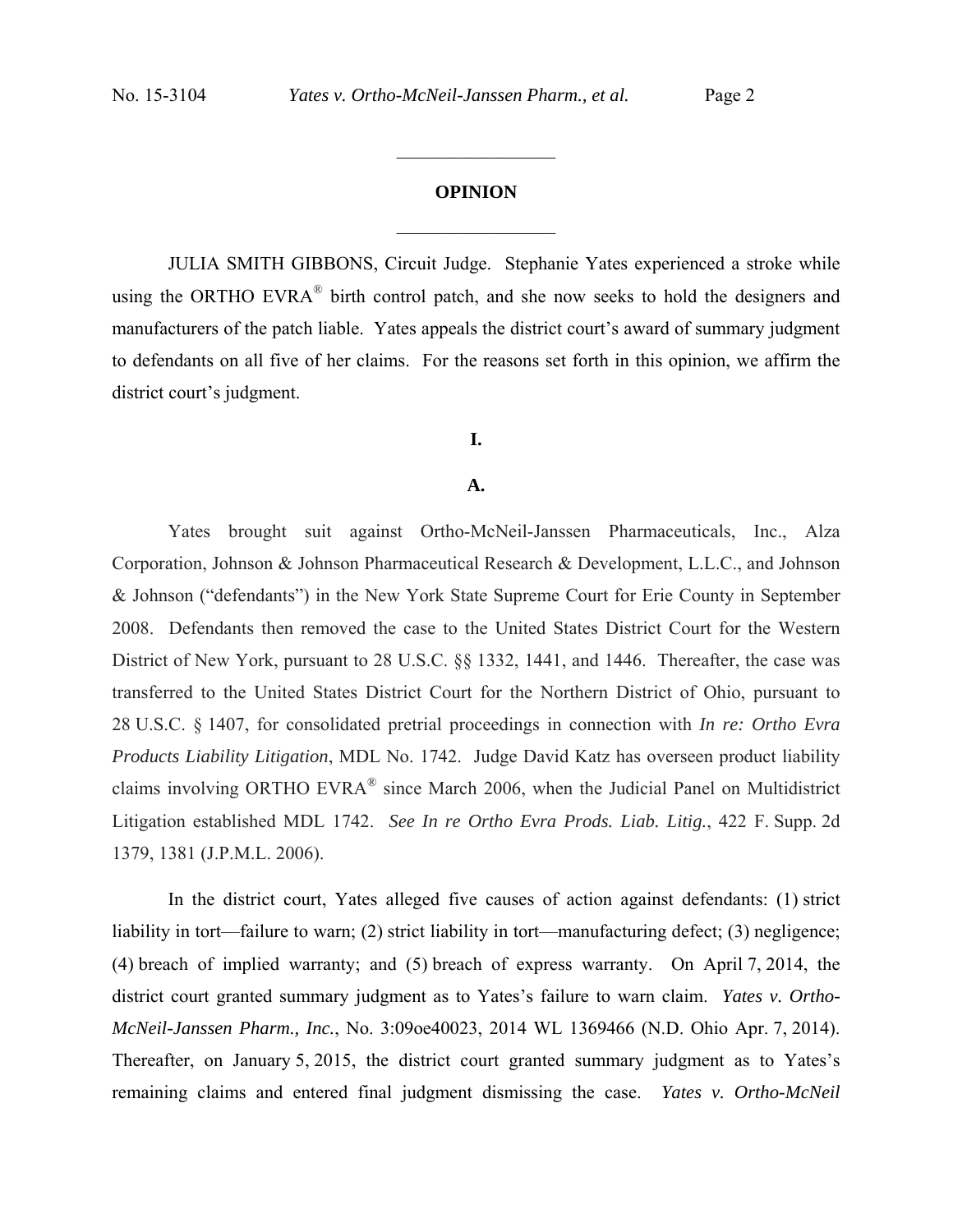*Pharm., Inc.*, 76 F. Supp. 3d 680 (N.D. Ohio 2015). Yates timely appealed the district court's dismissal of all five of her causes of action.

#### **B.**

 Yates first visited OB/GYN Associates of Western New York on May 20, 2004, for her first gynecological appointment. Yates again visited OB/GYN Associates on November 3, 2004, when she was seventeen years old, because she was sexually active and was suffering from severe menstrual cramps. During the November 3, 2004 appointment, a licensed physician assistant—Jennifer Smith—counseled Yates about a variety of contraceptives, as well as the risks and benefits accompanying each product. Smith discussed the risks, benefits, and side effects of several methods of birth control, including oral contraceptives, Depo-Provera, NuvaRing, and ORTHO EVRA®. Smith testified that it would have been her usual practice to advise Yates that all these methods of birth control carried risks, including breakthrough bleeding, moodiness, headaches, nausea, breast tenderness, blood clots, and stroke, and that the benefits included menstrual relief, and, obviously, birth control. Yates admits that she was counseled concerning the risk of a stroke and clotting associated with ORTHO EVRA®. At this time, Yates decided to try Depo-Provera, which requires injections at three-month intervals. Before this examination and consultation, Yates admittedly had never heard of ORTHO EVRA<sup>®</sup>.

 Yates returned to OB/GYN Associates on March 3, 2005, because she wanted to discontinue the use of Depo-Provera due to weight gain. Yates did not want to take an oral contraceptive because she would have trouble remembering to take a pill every day. Yates elected to switch to the ORTHO EVRA<sup>®</sup> patch. Smith approved the change to ORTHO EVRA<sup>®</sup>, to begin on March 6, 2005. However, Yates was suffering from "constant heavy menses," which is a common side effect of Depo-Provera and which delayed her switch to ORTHO EVRA<sup>®</sup>. DE 48-6, Smith Dep., Page ID 286. Yates again visited OB/GYN Associates on March 18, 2005, March 29, 2015, and April 15, 2005. Smith testified that it would have been her custom and practice during the March 18, 2015 visit to again review with Yates the side effects and risks of ORTHO EVRA®. During the April 15, 2005 visit, Smith again discussed several side effects of ORTHO EVRA® with Yates. At some time during this visit, Yates was given a sample of ORTHO EVRA®. Although the sample patches came with a cardboard flyer, which listed a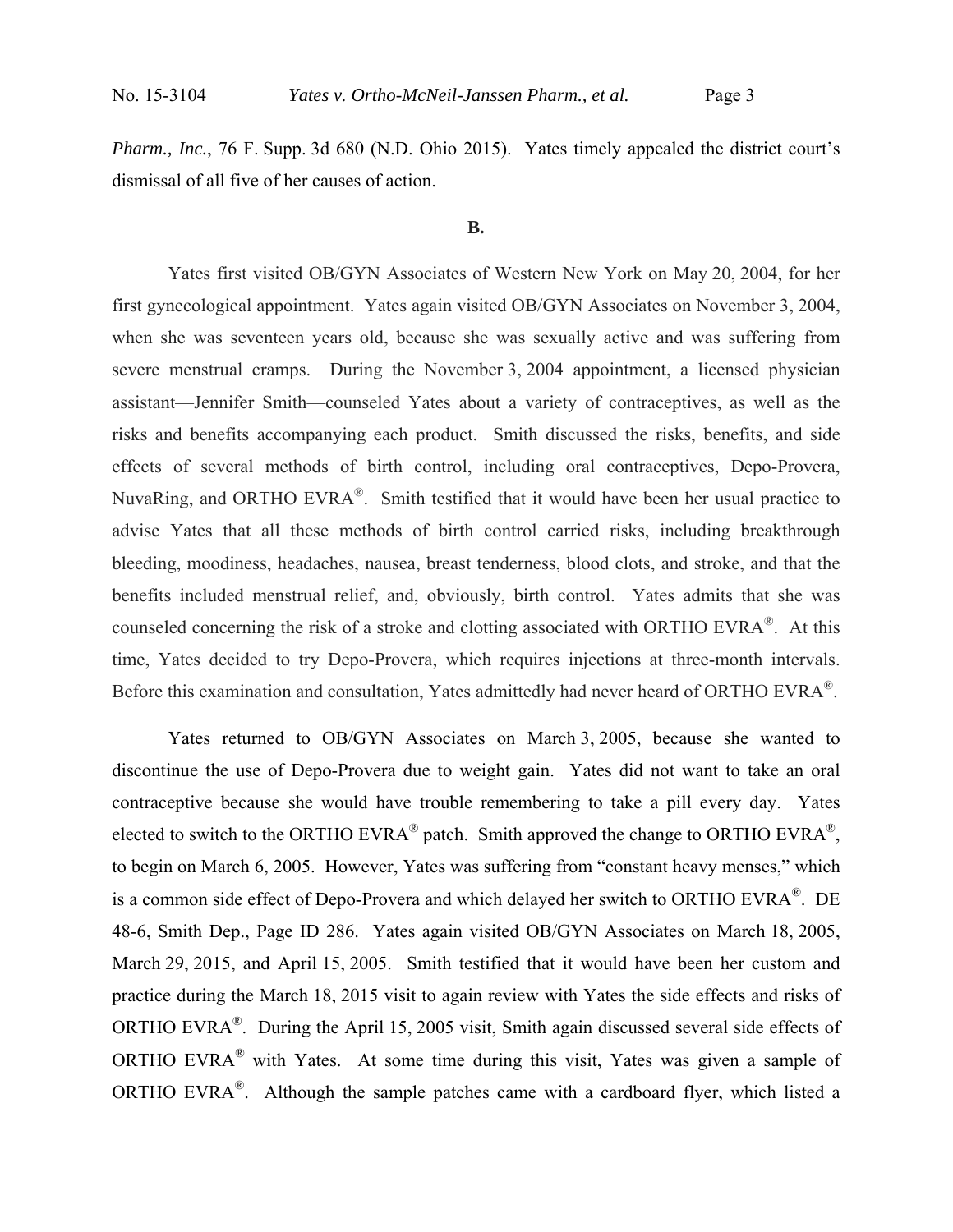phone number and website associated with ORTHO EVRA®, Yates never called the number or visited the website. Nor did Yates perform any Internet research on ORTHO EVRA® prior to using it. Yates further admitted that she would have used ORTHO EVRA<sup>®</sup> even if she had read the warnings, which included an increased risk of developing strokes and blood clots.

Yates first used the ORTHO EVRA® patch on April 17, 2005, and she suffered a stroke on April 24, 2005, while she was still wearing her first weekly patch. One of Yates's expert witnesses, Dr. Mary Elizabeth Roemholdt, a board-certified neurologist and neurophysiologist, opined that Yates's "use of the Ortho-Evra patch was the contributing cause of her stroke." DE 94-8, Roemholdt Aff., Page ID 4697.

 Smith began working at OB/GYN Associates in 2001. As a physician assistant, Smith sees patients for routine checkups, gynecological problems, diagnosis, and treatment, and she is authorized to prescribe medications. According to her deposition testimony, Smith prescribes medications based on her knowledge, training, and experience, as well as her assessment of the patient and her own clinical experience. Smith learns about the risks of medications that she prescribes from a variety of sources, including pharmaceutical sales representatives, medical journals, continuing medical education classes, and discussions with other doctors, physician assistants, and nurse practitioners in her office. Smith's custom is to prescribe contraceptives that, in her independent medical judgment, will be safe and effective for the particular patient. With regard to ORTHO EVRA<sup>®</sup>, Smith knew that the warnings for the patch included increased risks of thromboembolism and stroke. Smith also acknowledges that she tells her patients that one of the risks of using ORTHO EVRA® is the risk of developing a blood clot or a thromboembolism. Smith further testified that she still prescribes ORTHO EVRA® for her patients.

## **C.**

As with other hormonal contraceptives, ORTHO EVRA<sup>®</sup> prevents pregnancy by delivering higher and more consistent levels of estrogen and progestin than present in normal menstrual cycles. Strokes are a well-known potential side effect associated with hormonal contraceptives. The ORTHO EVRA® package insert in use at the time Yates used the patch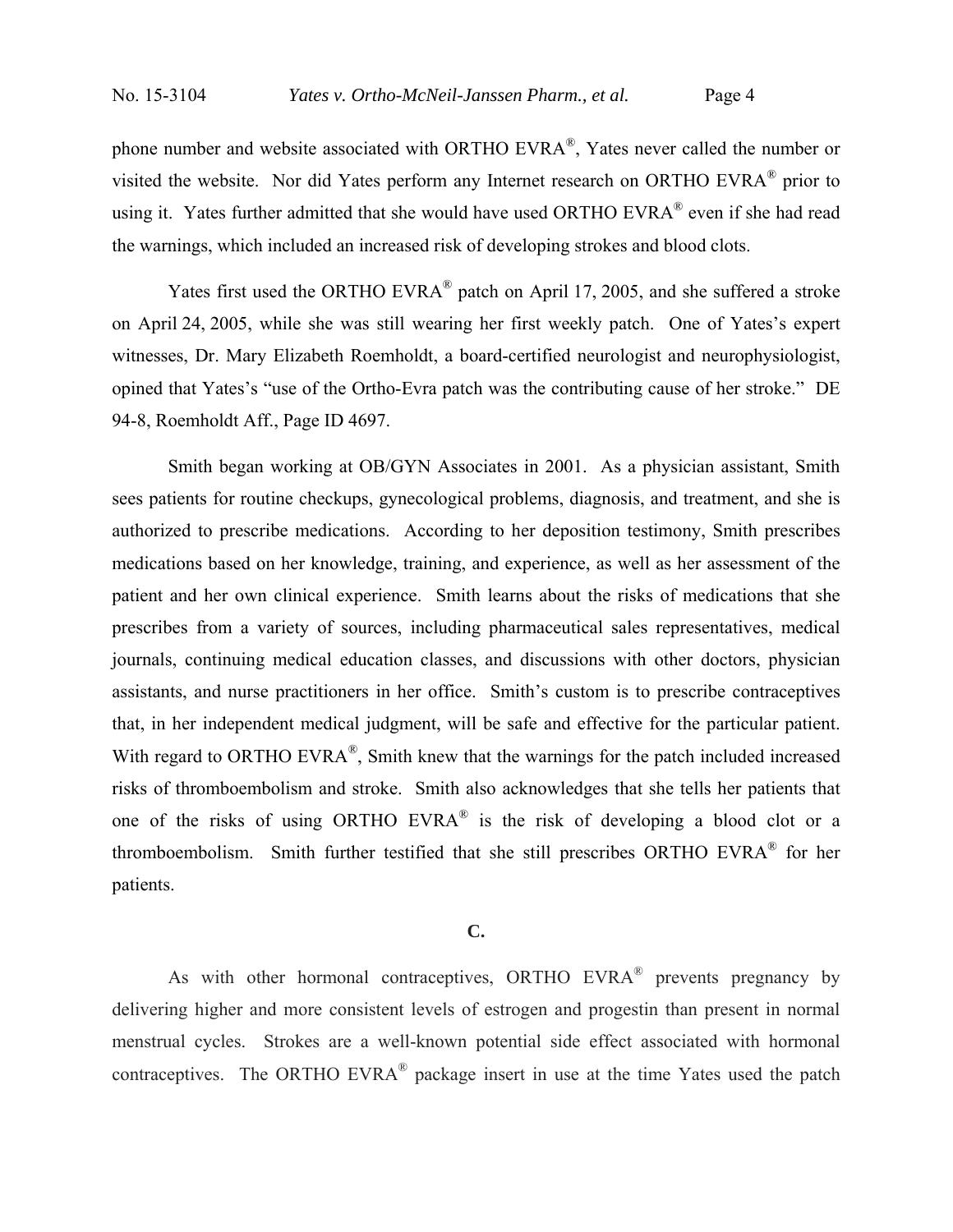contained information about the drug for prescribing physicians to review, and included the following warnings:

The use of combination hormonal contraceptives is associated with increased risks of several serious conditions including myocardial infarction, thromboembolism, stroke, hepatic neoplasia, and gallbladder disease, although the risk of serious morbidity or mortality is very small in healthy women without underlying risk factors. The risk of morbidity and mortality increases significantly in the presence of other underlying risk factors such as hypertension, hyperlipidemias, obesity and diabetes.

. . .

Hormonal contraceptives have been shown to increase both the relative and attributable risks of cerebrovascular events (thrombotic and hemorrhagic strokes), although, in general, the risk is greatest among older (>35 years), hypertensive women who also smoke. Hypertension was found to be a risk factor for both users and nonusers, for both types of strokes, and smoking interacted to increase the risk of stroke.

In a large study, the relative risk of thrombotic strokes has been shown to range from 3 for normal normotensive users to 14 for users with severe hypertension. The relative risk of hemorrhagic stroke is reported to be 1.2 for non-smokers who used hormonal contraceptives, 2.6 for smokers who did not use hormonal contraceptives, 7.6 for smokers who used hormonal contraceptives, 1.8 for normotensive users and 25.7 for users with severe hypertension. The attributable risk is also greater in older women.

DE 48-8, Package Insert, Page ID 326–27.

 The FDA requires that patient package inserts accompany each package of an estrogen drug product that the manufacturer or distributor intends to be dispensed to a patient. *See* 21 C.F.R. § 310.515. Accordingly, the patient package insert for ORTHO EVRA® included the following warning:

RISKS OF USING HORMONAL CONTRACEPTIVES, INCLUDING ORTHO EVRA®

2. Heart attacks and strokes

Hormonal contraceptives, including ORTHO EVRA®, may increase the risk of developing strokes (blockage or rupture of blood vessels in the brain) and angina pectoris and heart attacks (blockage of blood vessels in the heart). Any of these conditions can cause death or serious disability.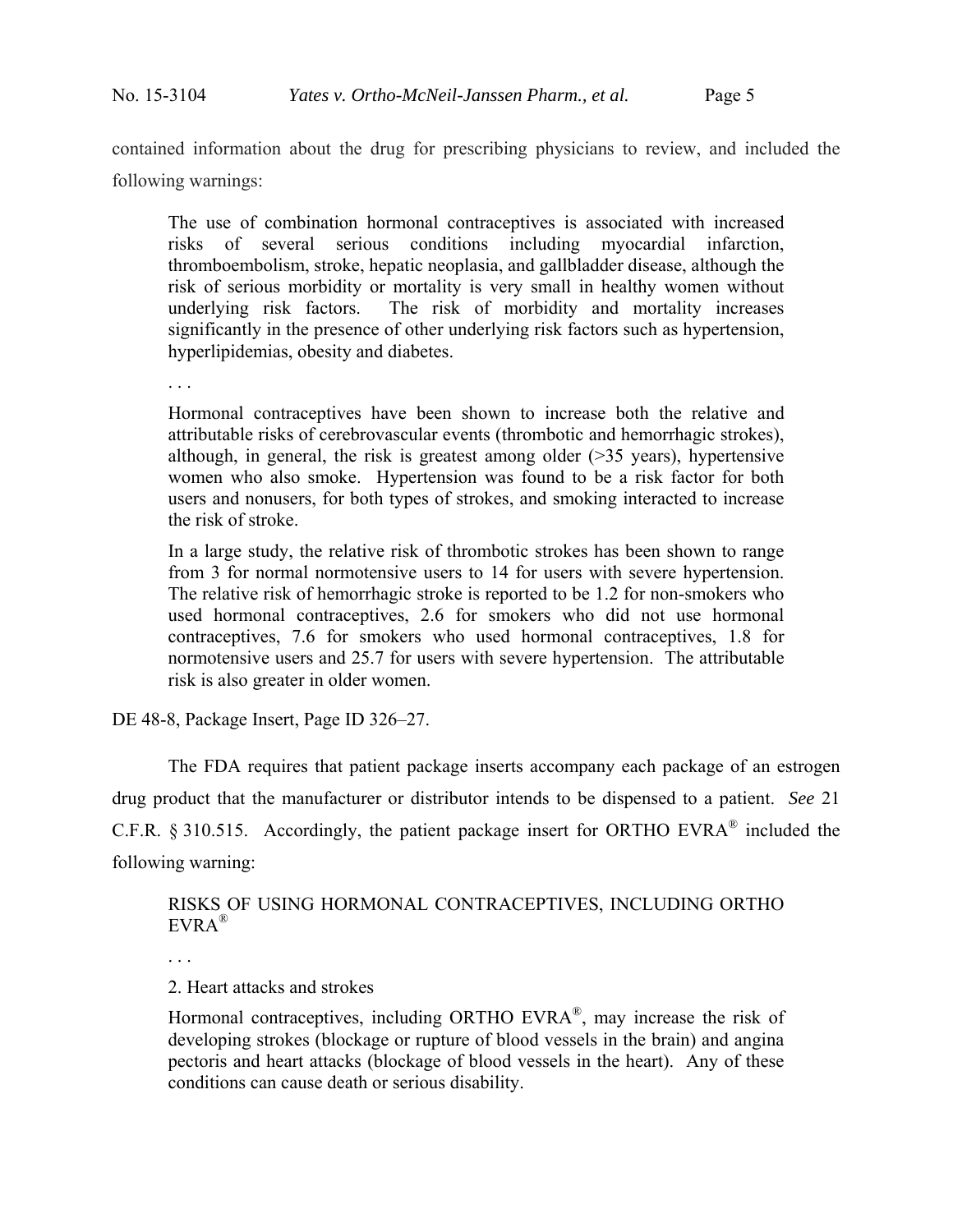Smoking and the use of hormonal contraceptives including ORTHO EVRA® greatly increase the chances of developing and dying of heart disease. Smoking also greatly increases the possibility of suffering heart attacks and strokes.

DE 48-8, Package Insert, Page ID 330.

# **II.**

 Because this is a diversity case, we apply New York substantive law, *Kepley v. Lanz*, 715 F.3d 969, 972 (6th Cir. 2013), meaning we "'follow the decisions of the state's highest court when that court has addressed the relevant issue.'" *Savedoff v. Access Grp., Inc.*, 524 F.3d 754, 762 (6th Cir. 2008) (quoting *Talley v. State Farm Fire & Cas. Co.*, 223 F.3d 323, 326 (6th Cir. 2000)). If the New York Court of Appeals has not directly addressed the issue, we must "anticipate how the relevant state's highest court would rule in the case." *In re Dow Corning Corp.*, 419 F.3d 543, 549 (6th Cir. 2005). "Intermediate state appellate courts' decisions are also viewed as persuasive unless it is shown that the state's highest court would decide the issue differently." *Id.*

"The Federal Rules of Civil Procedure are the rules of practice which apply to civil actions in the federal courts, regardless of whether jurisdiction is based on federal question or diversity of citizenship." *Hayes v. Equitable Energy Res. Co.*, 266 F.3d 560, 566 (6th Cir. 2001).

We review the district court's grant of summary judgment *de novo*. *Laster v. City of Kalamazoo*, 746 F.3d 714, 726 (6th Cir. 2014). Summary judgment is appropriate "if the movant shows that there is no genuine dispute as to any material fact and the movant is entitled to judgment as a matter of law." Fed. R. Civ. P. 56(a); *see Celotex Corp. v. Catrett*, 477 U.S. 317, 322–23 (1986). When determining whether the movant has met this burden, we view the evidence in the light most favorable to the nonmoving party and draw all reasonable inferences in the movant's favor. *Anderson v. Liberty Lobby, Inc.*, 477 U.S. 242, 255 (1986); *Smith Wholesale Co. v. R.J. Reynolds Tobacco Co.*, 477 F.3d 854, 861 (6th Cir. 2007). A genuine issue of material fact exists when "there is sufficient evidence favoring the nonmoving party for a jury to return a verdict for that party." *Anderson*, 477 U.S. at 249. "The ultimate question is 'whether the evidence presents a sufficient disagreement to require submission to a jury or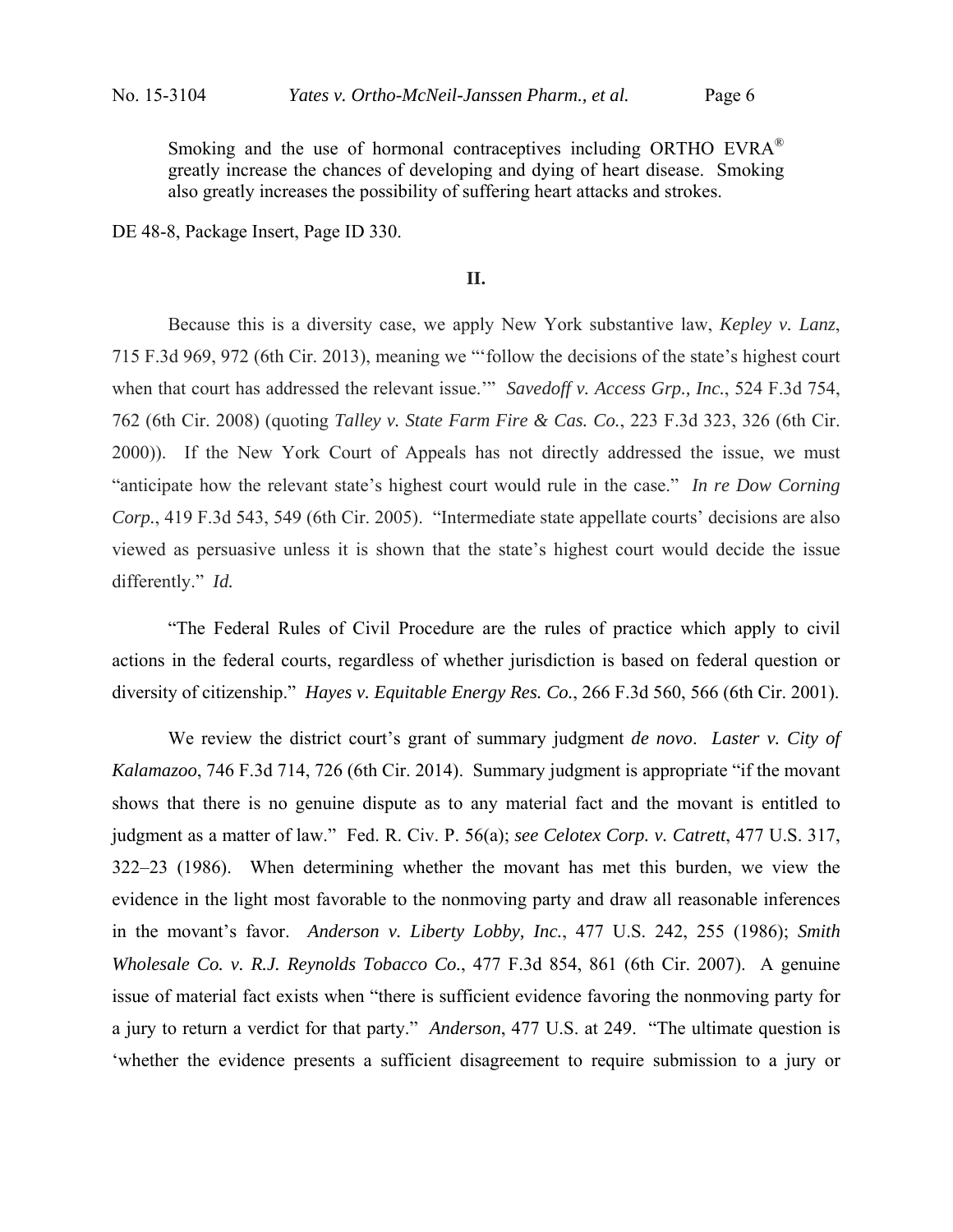whether it is so one-sided that one party must prevail as a matter of law.'" *Back v. Nestle USA, Inc.*, 694 F.3d 571, 575 (6th Cir. 2012) (quoting *Anderson*, 477 U.S. at 251–52).

#### **III.**

# **A. Failure to Warn**

The district court granted defendants' motion for summary judgment on Yates's strict liability failure to warn claim, holding that defendants provided adequate warnings to Yates's prescribing medical provider regarding the risk of stroke associated with ORTHO EVRA®. *Yates*, 2014 WL 1369466, at \*6. On appeal, Yates contends that the district court erred in dismissing her failure to warn claim for two reasons. First, Yates argues that defendants' warnings were inadequate because they failed to convey the level of risk of stroke that ORTHO EVRA® carries. Second, Yates asserts that defendants had a duty to warn her directly pursuant to FDA regulations.

## **1.**

To establish a claim against a drug manufacturer for failure to warn under New York law, "'a plaintiff must demonstrate that the warning was inadequate and that the failure to adequately warn of the dangers of the drug was a proximate cause of his or her injuries.'" *Krasnopolsky v. Warner-Lambert Co.*, 799 F. Supp. 1342, 1346 (E.D.N.Y. 1992) (quoting *Glucksman v. Halsey Drug Co.*, 553 N.Y.S.2d 724, 726 (App. Div. 1990)). The manufacturer's duty to warn extends to the treating physician, and not directly to the patient. *Glucksman*, 553 N.Y.S.2d at 726. "It has long been the law in New York that prescription medicine warnings are adequate when ... information regarding 'the precise malady incurred' was communicated in the prescribing information." *Alston v. Caraco Pharm., Inc.*, 670 F. Supp. 2d 279, 284 (S.D.N.Y. 2009) (quoting *Wolfgruber v. Upjohn Co.*, 423 N.Y.S.2d 95, 96–97 (App. Div. 1979)). "[W]here the warning given to the prescribing physician by the manufacturer through the Physician's Desk Reference (PDR), package inserts and other literature gives specific detailed information on the risks of the drug, the manufacturer has been held absolved from liability as a matter of law." *Wolfgruber*, 423 N.Y.S.2d at 97. "Except where FDA regulations otherwise provide, the manufacturer's duty is to warn the doctor, not the patient. The doctor acts as an 'informed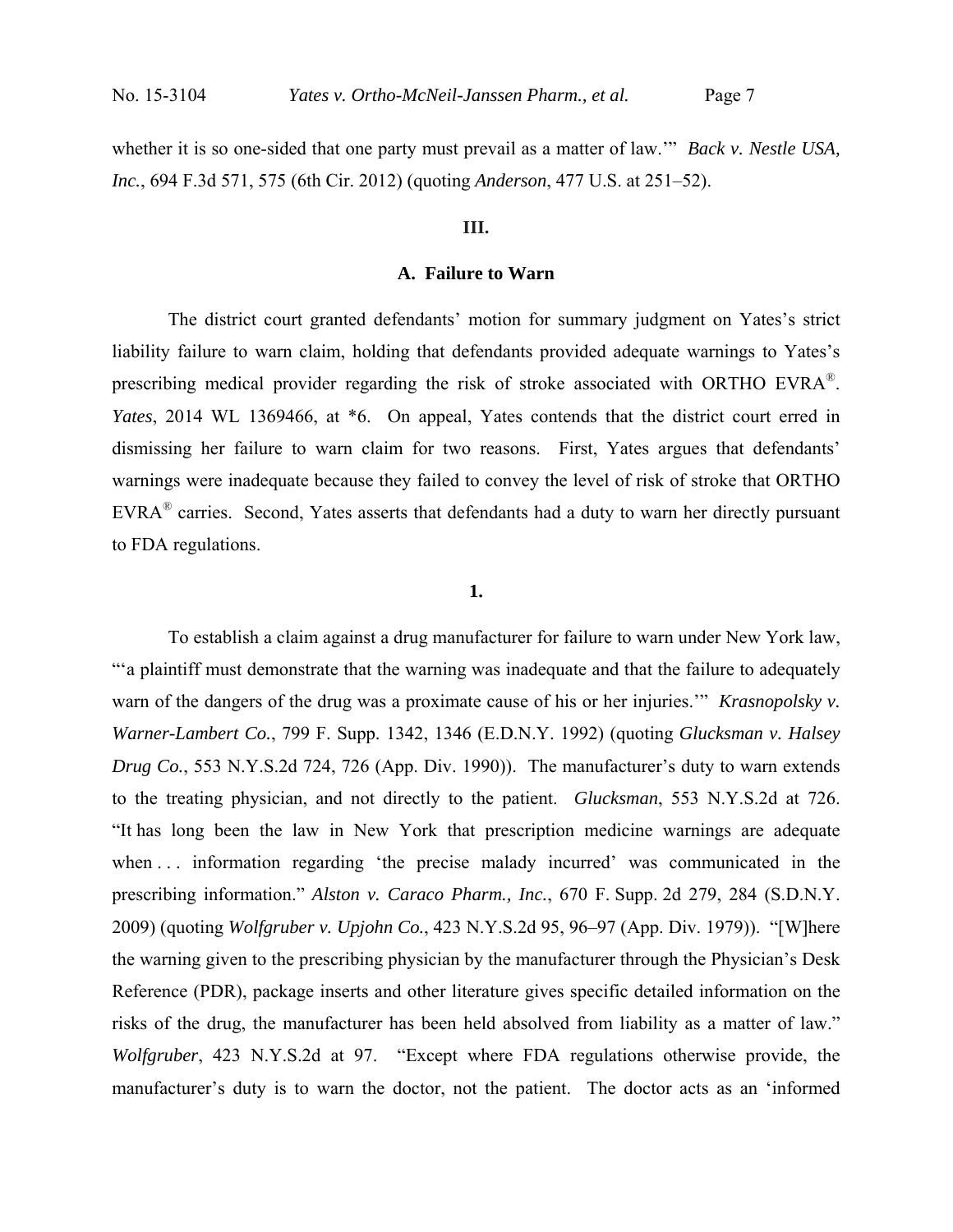intermediary' between the manufacturer and the patient, evaluating the patient's needs, assessing the risks and benefits of available drugs, prescribing one, and supervising its use." *Lindsay v. Ortho Pharm. Corp.*, 637 F.2d 87, 91 (2d Cir. 1980) (quoting *Wolfgruber*, 423 N.Y.S.2d at 96).

In this case, the "precise malady incurred" was a stroke, and the risk of stroke "was communicated in the prescribing information." Defendants mentioned the risk of stroke associated with ORTHO EVRA<sup>®</sup> several times in the package inserts. The ORTHO EVRA<sup>®</sup> label specifically stated that "[t]he use of combination hormonal contraceptives is associated with increased risks of several serious conditions including ... stroke" and that "[h]ormonal contraceptives, including ORTHO EVRA®, may increase the risk of developing strokes (blockage or rupture of blood vessels in the brain)." DE 48-8, Package Insert, Page ID 326, 330. Smith's deposition testimony makes clear that she was well aware of the risk of stroke at the time she counseled Yates, and Yates admitted to being counseled about the risk of stroke associated with ORTHO EVRA<sup>®</sup>. There is no genuine issue of material fact for a jury on the issue of whether defendants failed to adequately warn Yates, through her prescribing medical provider, of the risk of stroke associated with ORTHO EVRA®.

Yates cites *Hollister v. Dayton Hudson Corp.*, 201 F.3d 731, 741 (6th Cir. 2000), for the proposition "that a warning must adequately convey the *degree* of risk, rather than just the existence of risk." Appellant Br. at 21. However, Yates overstates this court's holding in *Hollister*, as well as its relevance to the instant case. In *Hollister*, the clothing manufacturer had provided no warning whatsoever that the shirt at issue, which was found to burn twice as quickly as other comparable shirts, was flammable. 201 F.3d at 741. In that case, this court reversed the district court's "oversimplified" determination "that the danger inherent in having clothing come into contact with a hot stove is 'open and obvious,'" because the shirt was so much more combustible and flammable than a comparable shirt made out of similar material. *Id. Hollister* addresses the necessity for a warning in the first place, not the adequacy of a warning already given. Contrary to Yates's assertions, *Hollister* does not demand that this court reverse the district court's determination that defendants satisfied their duty to warn regarding the risk of stroke. In this case, the district court did not find that the risk of stroke associated with ORTHO  $EVRA^{\circledR}$  was "open and obvious," but instead found that the ORTHO EVRA $^{\circledR}$  label explicitly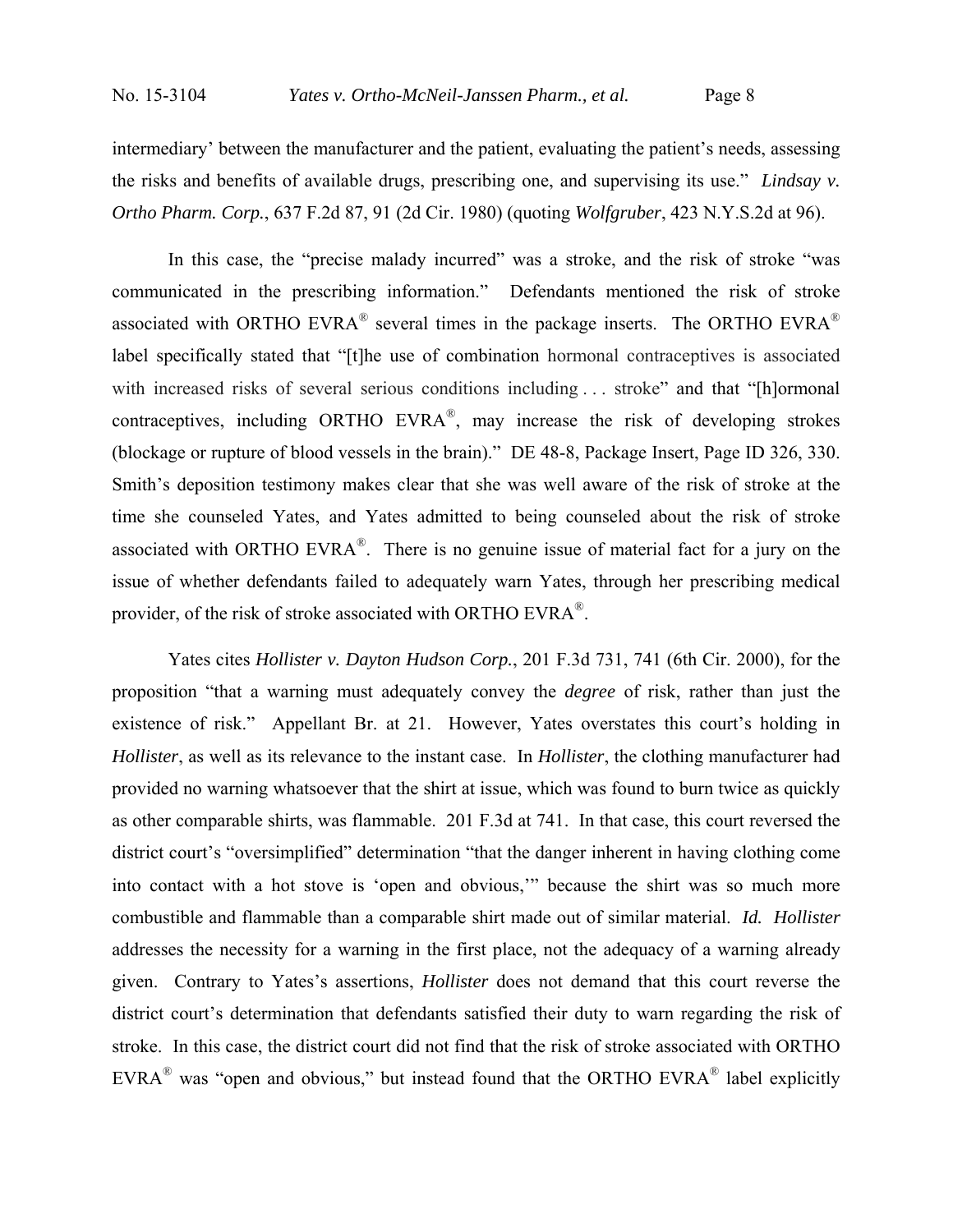warned of the risk of stroke, thereby complying with its duty under New York law to adequately warn of the "precise malady incurred."

Yates next cites *DiBartolo v. Abbott Laboratories*, 914 F. Supp. 2d 601, 613 (S.D.N.Y. 2012), for the proposition that under New York law, a drug manufacturer does not "satisf[y] its duty to warn of a drug's side effects simply by mentioning those side effects in the drug's label." Reply Br. at 2. Indeed, New York law requires consideration of "not merely the existence of a pertinent warning, but also the qualitative adequacy of the warning." *DiBartolo*, 914 F. Supp. 2d at 613. Therefore, "a court deciding a failure-to-warn claim under New York law must consider not merely the existence of a relevant warning, but also the qualitative adequacy of that warning." *Id.* The plaintiff in *DiBartolo* survived the defendant's motion to dismiss on her failure to warn claim on the grounds that while the Humira label "stat[ed] the level of risk faced by Humira patients generally," it "did not specify the higher level of risk faced by patients with a history of PUVA treatment." *Id.* at 619. The court concluded that the Humira label, therefore, was not "'correct, fully descriptive and complete.'" *Id.* (quoting *Martin v. Hacker*, 628 N.E.2d 1308, 1313 (N.Y. 1993)). Yates essentially claims that the ORTHO EVRA<sup>®</sup> label should have stated that the risk of stroke was higher than other methods of birth control, namely than birth control pills. *DiBartolo* does not support such a proposition. If Yates were arguing that the ORTHO EVRA® label was deficient for not advising that smokers have a greater risk of stroke than nonsmokers, then *DiBartolo* might support her argument. *DiBartolo*'s requirement of comparative risks extends to patients with different underlying risk factors, not to different drugs treating the same ailment. The ORTHO EVRA® label provided more than adequate information to medical practitioners regarding the risk of stroke; its label was "correct, fully descriptive and complete." *See Martin*, 628 N.E.2d at 1313.

Yates further argues that the fact that the FDA subsequently required defendants to change ORTHO EVRA<sup>®</sup>'s warning regarding the risk of stroke is evidence of the insufficiency of the label in effect when she was prescribed ORTHO EVRA®. However, Yates cites no authority for the proposition that the subsequent improvement to a label, even a change that is required by the FDA, is probative evidence of the label's previous failure to warn. Absent any such authority, we will not consider evidence of a subsequent improvement to a drug label as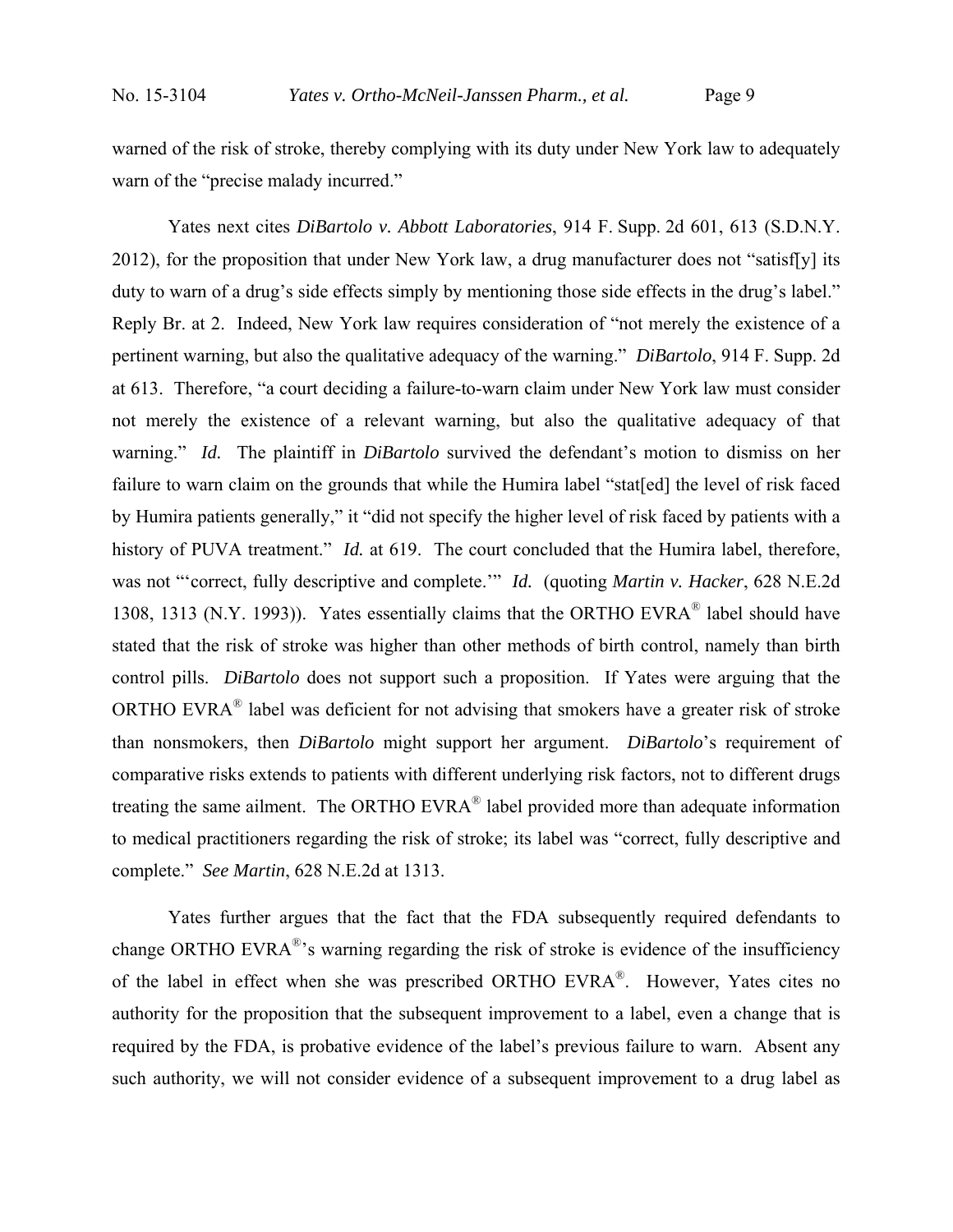evidence of prior failure to warn, even in cases such as this in which the FDA mandated the change in labeling. *See* Fed. R. Evid. 407 ("When measures are taken that would have made an earlier injury or harm less likely to occur, evidence of the subsequent measures is not admissible to prove . . . a need for a warning or instruction."). As defendants contend, "Warnings can always be made 'better,' but 'better' is not the standard New York law requires—adequacy is. If the stroke warning was adequate to inform PA Smith when she prescribed ORTHO EVRA® to Plaintiff, then any subsequent updates made to that warning are not relevant." Appellee Br. at 27. Quite simply, the ORTHO EVRA<sup>®</sup> warnings in effect when Yates was prescribed the patch adequately warned her prescribing medical provider—Smith—of the risk of stroke.

#### **2.**

Yates next argues that her case presents an exception to the learned intermediary doctrine, and that FDA regulations required defendants to warn her, as the consumer, directly regarding ORTHO EVRA<sup>®</sup>'s risks. Under New York law, there is an exception to the informed intermediary doctrine "where FDA regulations otherwise provide." *Lindsay*, 637 F.2d at 91. In this case, however, there is no exception to the informed intermediary doctrine such that defendants owed a duty to Yates to warn her directly of the risk of stroke associated with ORTHO EVRA®.

In determining whether defendants had a duty to warn Yates directly of the known side effects and possible risks of ORTHO EVRA®, first, FDA regulations must provide otherwise. *See id.* Second, the exception to the informed intermediary doctrine will apply only if "an indepth analysis of the benefits and risks to the individual of the [drug's] administration appears to be unlikely." *See Samuels v. Am. Cyanamid Co.*, 130 Misc.2d 175, 184 (N.Y. Sup. Ct. 1985). In *Samuels*, the trial court concluded that the informed intermediary doctrine would not apply in a case involving tetanus toxoid, typhoid, and cholera vaccines, because the vaccines were administered in a company clinic "without any meaningful appraisal by an 'informed intermediary.'" *Id.* The *Samuels* court explained that "the resolution of the issue here must turn on the patient's opportunity to make an informed decision whether or not to receive a vaccine, or alternatively, to rely on an informed intermediary to make that decision for him, analyzing his needs and the possible risks and side effects of the vaccine." *Id.*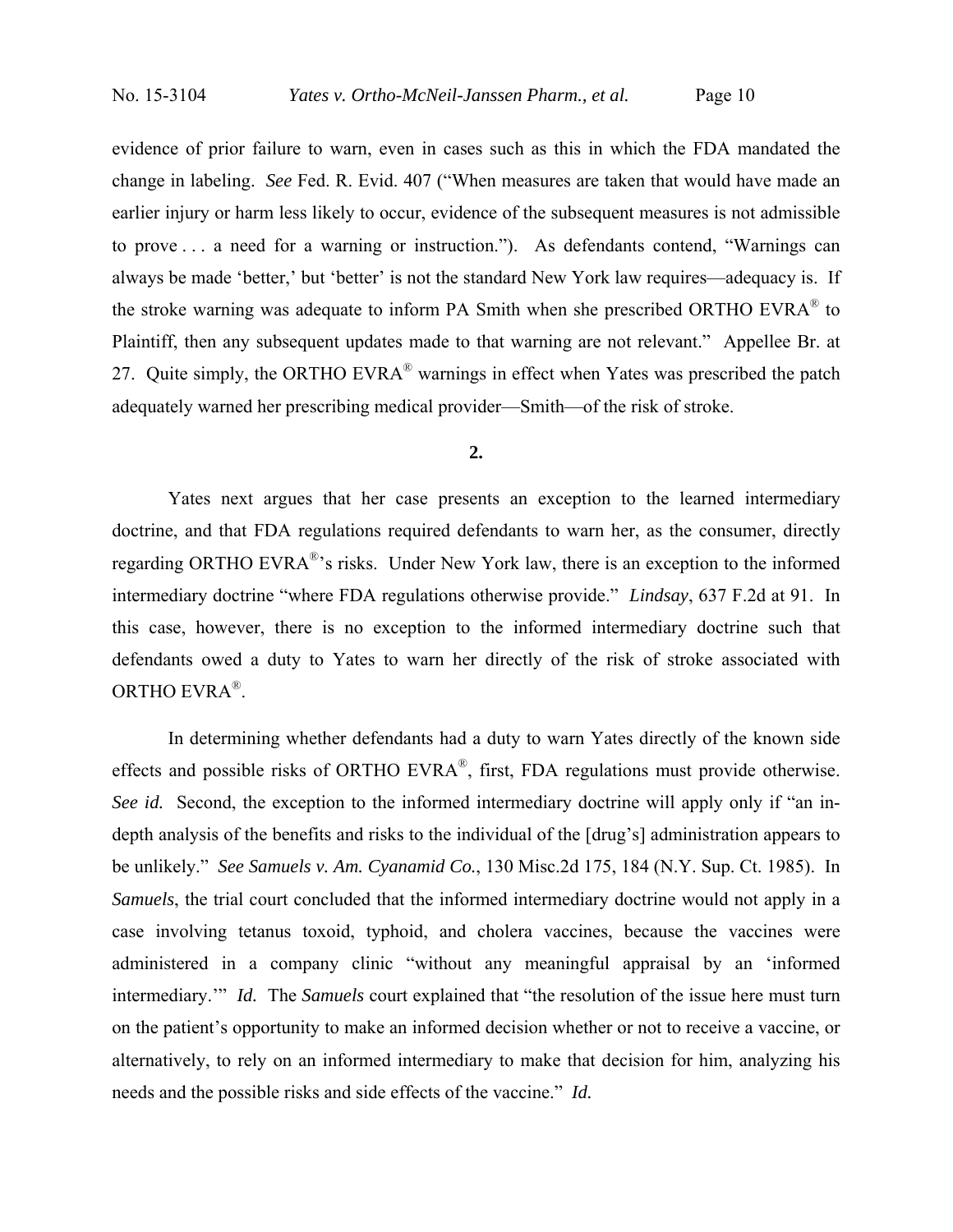In this case, the applicable FDA regulations require that "each estrogen drug product restricted to prescription distribution, including products containing estrogens in fixed combinations with other drugs, shall be dispensed to patients with a patient package insert containing information concerning the drug's benefits and risks." 21 C.F.R. § 310.515(a). Thus, Yates has satisfied the first requirement for an exception to the learned intermediary doctrine.

 As to the second requirement, however, we find that Yates was counseled meaningfully by her prescribing medical provider, such that no exception to the informed intermediary doctrine applies here. The facts of this case clearly demonstrate that Smith adequately counseled Yates regarding her different birth control options. Smith was aware of several personal matters that affected Yates's birth control selection, such as her apprehension about remembering to take an oral contraceptive daily. OB/GYN Associates is not a clinic designed to quickly process patients; rather, Smith testified that it is her custom to use her independent medical judgment when prescribing birth control products to patients, and she specifically testified that she discussed the risks and benefits of several different forms of birth control with Yates. The mere fact that Smith gave Yates options and a voice in determining which method of birth control would best fit her needs and lifestyle does not remove Smith from her status as a learned intermediary. There may be cases in which a prescriber of birth control medication does not function as a learned intermediary, but this is not such a case.**<sup>1</sup>**

## **B. Preemption**

The district court concluded that, by virtue of the FDA's approval of ORTHO EVRA<sup>®</sup>, Yates's state law design defect claims are preempted under *Mutual Pharm. Co. v. Bartlett*, 133 S. Ct. 2466 (2013), and *Amos v. Biogen Idec Inc.*, 28 F. Supp. 3d 164 (W.D.N.Y. 2014). *See Yates*, 76 F. Supp. 3d at 687–88. Yates contends that "defendants had a duty under New York law to design Ortho Evra safely in the first instance, *before* submitting its new drug

 $\frac{1}{1}$ <sup>1</sup>In her Reply brief, Yates requests this court certify to the New York Court of Appeals the question of whether New York law recognizes an exception to the informed intermediary doctrine under these circumstances. Certification is inappropriate where a federal court "believes that it can resolve an issue of state law with available research materials already at hand, and makes the effort to do so." *Lehman Bros. v. Schein*, 416 U.S. 386, 395 (1974) (Rehnquist, J., concurring). Yates has not sufficiently argued that New York law is unclear on whether such an exception exists, or that the available research materials are insufficient for the federal courts to determine this issue of state law, and, accordingly, there is no need for certification.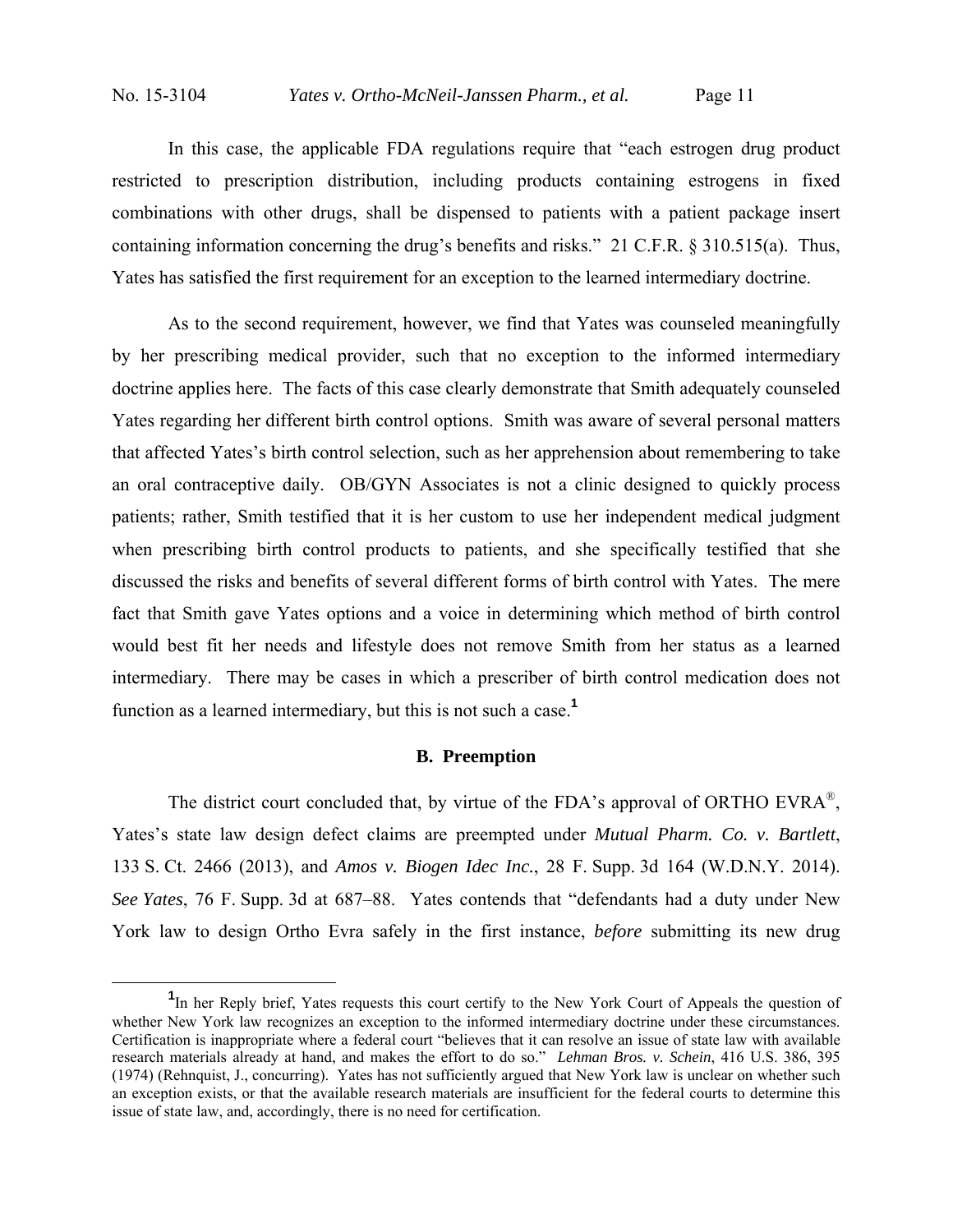application to the FDA," and that "no federal law prohibited defendants from adopting a safer design at that time." Appellant Br. at 36, 38. We find that defendants owed Yates no duty to design the FDA-approved ORTHO EVRA<sup>®</sup> differently in the first instance. Consequently, we find that Yates's design defect claim is preempted under *Bartlett*.

**1.**

The doctrine of conflict preemption has its roots in the Supremacy Clause, which states that federal law "shall be the supreme Law of the Land . . . any thing in the Constitution or Laws of any State to the Contrary notwithstanding." U.S. Const. art. VI, cl. 2. State-law claims can be preempted expressly in a federal statute or regulation, or impliedly, where congressional intent to preempt state law is inferred. *Crosby v. Nat'l Foreign Trade Council*, 530 U.S. 363, 372 (2000). Without an express provision for preemption, "state law must yield to a congressional Act... [w]hen Congress intends federal law to 'occupy the field,'" or "to the extent of any conflict with a federal statute." *Id.* (internal citations omitted). "Conflict preemption" exists where (1) "it is impossible for a private party to comply with both state and federal law," and (2) the state law is "an obstacle to the accomplishment and execution of the full purposes and objectives of Congress." *Id.* at 372–73.

"Impossibility pre-emption is a demanding defense." *Wyeth v. Levine*, 555 U.S. 555, 573 (2009). We "start with the assumption that the historic police powers of the States were not to be superseded by the Federal Act unless that was the clear and manifest purpose of Congress." *Id.* at 565 (citations omitted). Then, we identify the defendant's duties under state law. *Bartlett*, 133 S. Ct. at 2473. Next, we ascertain whether federal law expressly prohibits the defendant from complying with state law. *Id.* at 2476. If federal law does not expressly prohibit the defendant from complying with state law, then we determine whether the defendant has presented "clear evidence" that the FDA would have prohibited the defendant from taking the necessary steps under state law. *See Levine*, 555 U.S. at 571.

As a general matter, plaintiffs injured by brand-name prescription drugs retain state-law tort remedies against the manufacturer of those drugs, provided it is not impossible for the drug manufacturer to comply with both state and federal law. *See generally Levine*, 555 U.S. 555. The issue in this case is whether defendants could have complied with their alleged duty under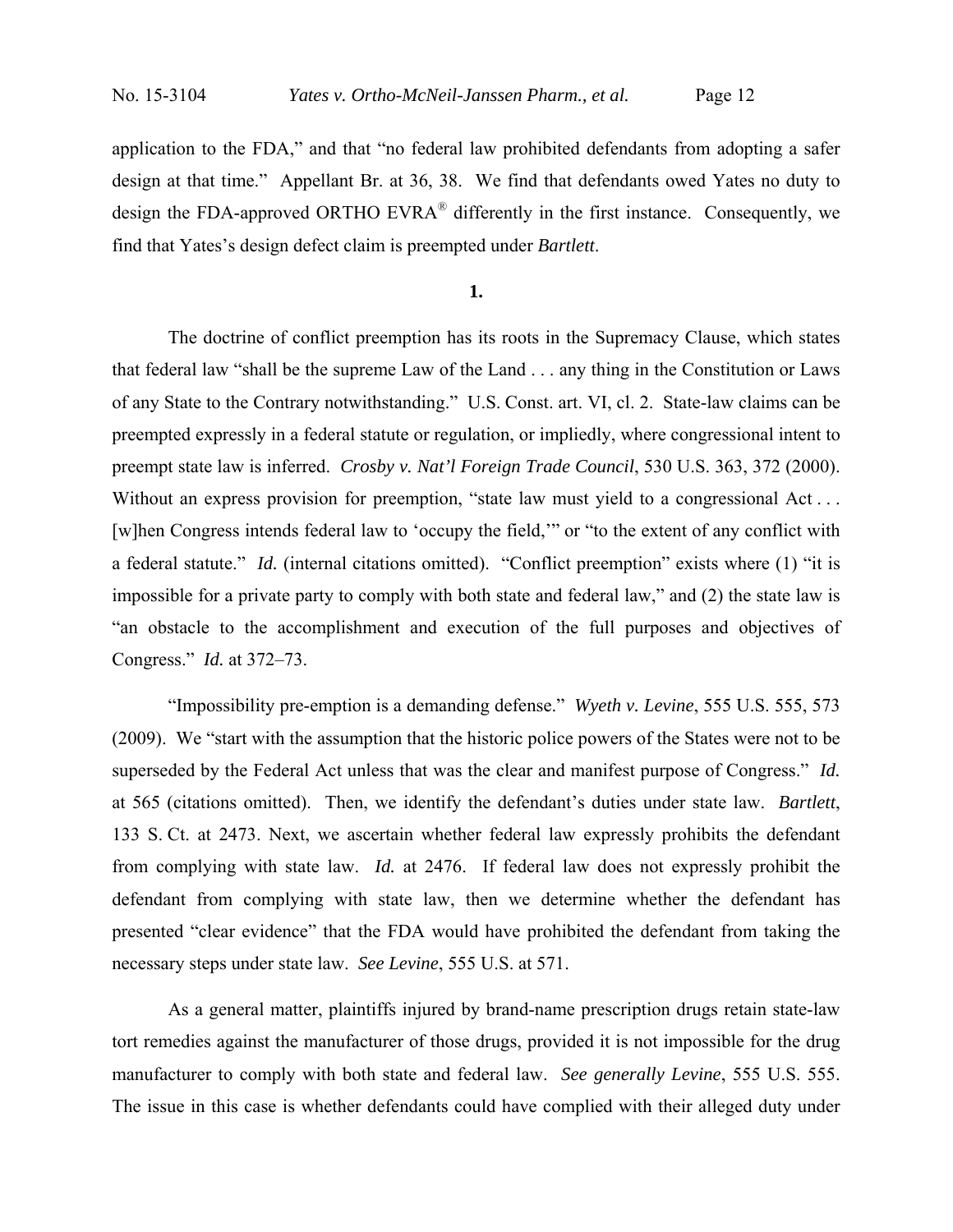New York law to have designed a safer drug before submitting ORTHO EVRA® for approval to the FDA or to change its formulation post-approval, while simultaneously complying with federal law.

The Supreme Court has provided guidance in three recent opinions on federal preemption in pharmaceutical products liability suits. In *Levine*, the plaintiff suffered an arm amputation following an injection of Phenergan, a drug that was administered to curb her nausea from a migraine headache. 555 U.S. at 558–59. She alleged that Phenergan's warning label was defective and inadequate because it did not instruct medical clinicians to use the IV-drip method of intravenous administration rather than the higher-risk IV-push method, which was used to administer the drug to her. *Id.* at 560. "More broadly, she alleged that Phenergan is not reasonably safe for intravenous administration because the foreseeable risks of gangrene and loss of limb are great in relation to the drug's therapeutic benefits." *Id.* Wyeth asserted that Levine's claims were preempted because Wyeth could not comply simultaneously with the duties imposed upon it by state tort laws and federal labeling laws. *Id.* at 568. The Supreme Court held that "Wyeth could have analyzed the accumulating data" on the frequency of amputations and "added a stronger warning about IV-push administration of the drug" under FDA regulations. *Id.* at 569–70. The Court rejected Wyeth's arguments that to add a stronger warning without first obtaining the FDA's approval would violate federal misbranding laws, because strengthening the warning would not make Phenergan a "new drug" distributed without FDA authorization nor would such a warning misbrand the drug. *Id.* at 570. Rather, the FDA's "changes being effected" ("CBE") regulation permits certain preapproval labeling changes that add or strengthen a warning to improve drug safety. *Id.* at 568. Although the FDA can reject labeling changes made under the CBE regulation, "absent clear evidence that the FDA would not have approved a change to Phenergan's label," the Supreme Court declined to "conclude that it was impossible for Wyeth to comply with both federal and state requirements." *Id.* at 571.

Two years later, in *PLIVA, Inc. v. Mensing*, the Supreme Court applied the impossibility preemption framework set forth in *Levine* and found that the plaintiff's state law claim was preempted. 131 S. Ct. 2567, 2581 (2011). State law would have required the generic manufacturer to add a warning to its label, while federal law required the generic drug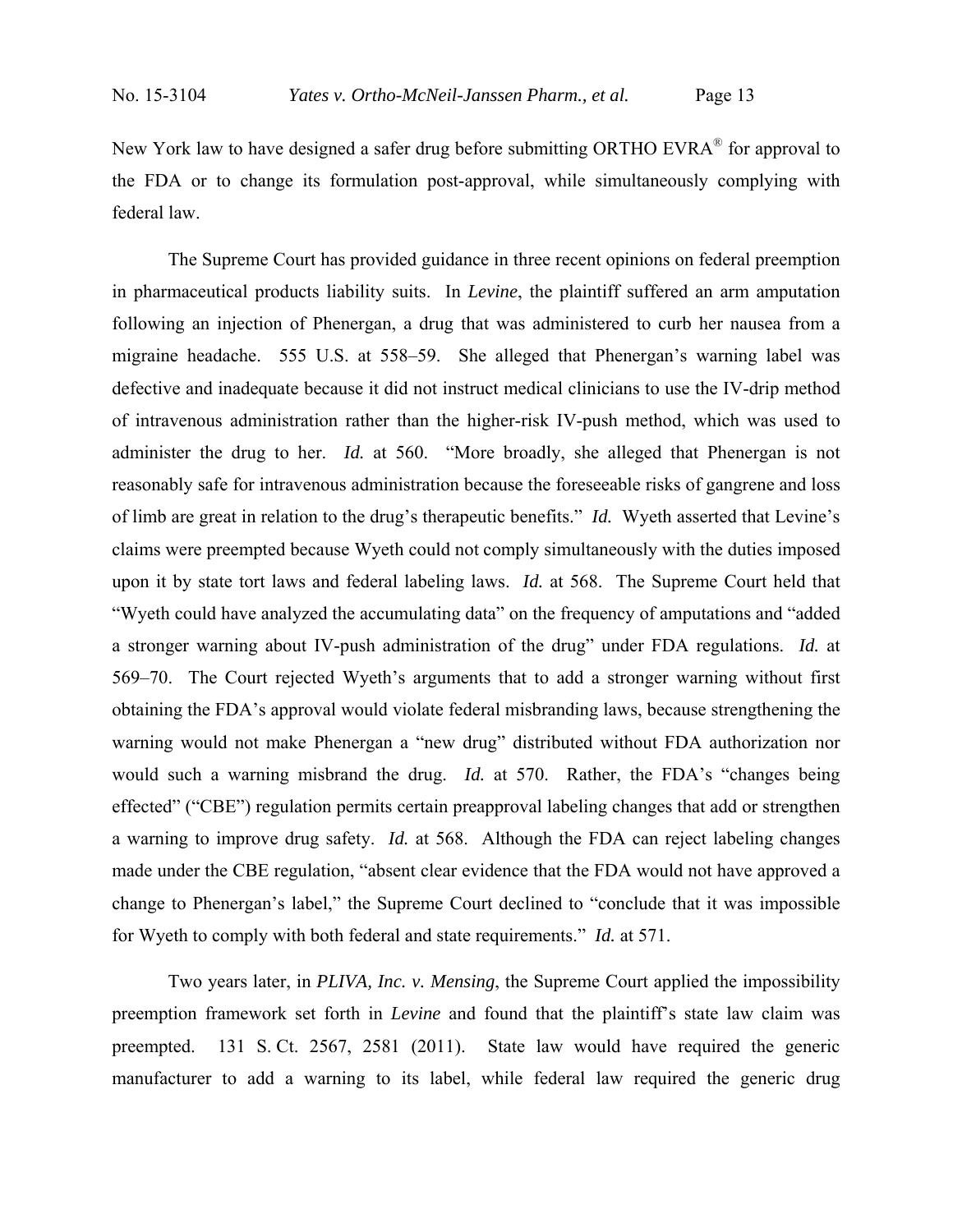manufacturer to "ensur[e] that its warning label is the same as the brand name's." *Id.* at 2574. Additionally, "the CBE process was not open to [generic manufacturers] for the sort of change required by state law." *Id.* at 2575–76. Therefore, the generic drug manufacturer could not have changed its label without prior FDA approval, which it could have obtained only by proposing that the FDA require a change in the corresponding brand name label. *Id.* at 2576. Importantly, the Court explained that "[t]he question for 'impossibility' is whether the private party could independently do under federal law what state law requires of it." *Id.* at 2579 (citing *Levine*, 555 U.S. at 573). "[W]hen a party cannot satisfy its state duties without the Federal Government's special permission and assistance, which is dependent on the exercise of judgment by a federal agency, that party cannot independently satisfy those state duties for pre-emption purposes." *Id.* at 2581. The Court thus limited *Levine* to situations in which the drug manufacturer can, "of its own volition, . . . strengthen its label in compliance with its state tort duty," but the Court did not overturn or radically alter the impossibility preemption framework as stated in *Levine*. *See id.*

Another two years later, in *Bartlett*, the Supreme Court applied the *Levine* and *Mensing* preemption analyses to a generic design defect case. The plaintiff was given a generic form of the anti-inflammatory pain reliever sulindac, and as a result, she developed an acute case of toxic epidermal necrolysis. *Bartlett*, 133 S. Ct. at 2471–72. The sulindac label did not specifically warn that the drug could cause toxic epidermal necrolysis. *Id.* at 2472. At trial, the plaintiff prevailed on a design defect claim, and the court of appeals affirmed, finding that the FDA's regulations did not preempt that claim, because the generic manufacturers could comply with both federal and state law by choosing not to make the drug at all. *Id.* The Supreme Court reversed, holding that impossibility preemption barred the plaintiff's claims. *Id.* at 2473. It found that state law imposed a duty "to ensure that the products [manufacturers] design, manufacture, and sell are not 'unreasonably dangerous,'" and that duty could be satisfied "either by changing a drug's design or by changing its labeling." *Id.* at 2474. As for drug redesign, the Court found that was impossible for two reasons: (1) the FDCA requires generic drugs to have "the same active ingredients, route of administration, dosage form, strength, and labeling as the brand-name drug on which it is based"; and (2) sulindac is "chemically incapable" of being redesigned. *Id.* at 2475. The Court then concluded, as in *Mensing*, that "federal law prevents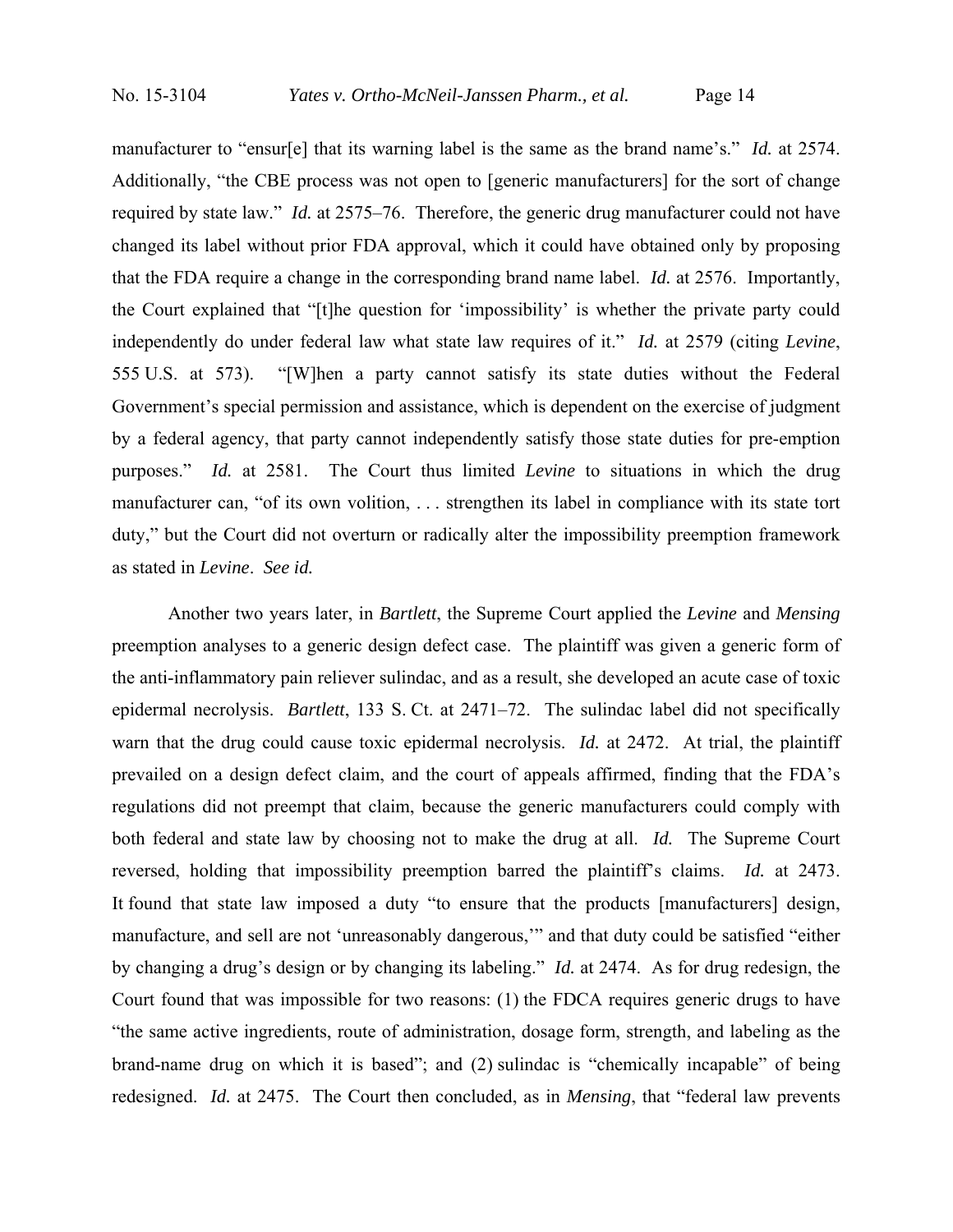generic drug manufacturers from changing their labels." *Id.* at 2476. The Court explicitly rejected the lower court's conclusion that the defendant could have complied with both state and federal law by simply exiting the market, holding that, "if the option of ceasing to act defeated a claim of impossibility, impossibility pre-emption would be 'all but meaningless.'" *Id.* at 2477 (quoting *Mensing*, 131 S. Ct. at 2579).

## **2.**

There is some disagreement between the parties about whether Yates pleaded design defect under strict liability or negligence theories. However, since New York law treats claims of design defect sounding in negligence as "functionally synonymous" to claims for design defect based on strict liability, we analyze the claims identically. *Cavanagh v. Ford Motor Co.*, No. 13-cv-4584, 2014 WL 2048571, at \*5 (E.D.N.Y. May 19, 2014).

As an initial matter, the district court oversimplified the impossibility preemption analysis as stated in *Levine*, *Mensing*, and *Bartlett*. The district court seemingly concluded, and defendants encourage this reading on appeal, that the *Bartlett* Court's finding of impossibility preemption extends to all design defect claims for both generic and brand-name drug manufacturers, based on the following sentence: "Once a drug—whether generic or brandname—is approved, the manufacturer is prohibited from making any major changes to the 'qualitative or quantitative formulation of the drug product, including active ingredients, or in the specifications provided in the approved application.'" 133 S. Ct. at 2471 (quoting 21 C.F.R. § 314.70(b)(2)(i)). We do not read *Bartlett* as broadly as the defendants. As noted above, the *Bartlett* Court did not reach the sweeping conclusion that all design defect claims are preempted by federal law, but rather applied the impossibility preemption analysis to the plaintiff's design defect claim regarding a generic drug, and clarified that preemption cannot be avoided if the only way a manufacturer can comply with both federal and state law is to exit the market. *See id.* at 2477. Additionally, the above-quoted material from *Bartlett* is dicta, written in a section explaining the general approval process that manufacturers must go through to gain approval from the FDA before marketing any drug in interstate commerce. *See id.* at 2470–71. The district court's, and defendants', reliance on this statement is misplaced.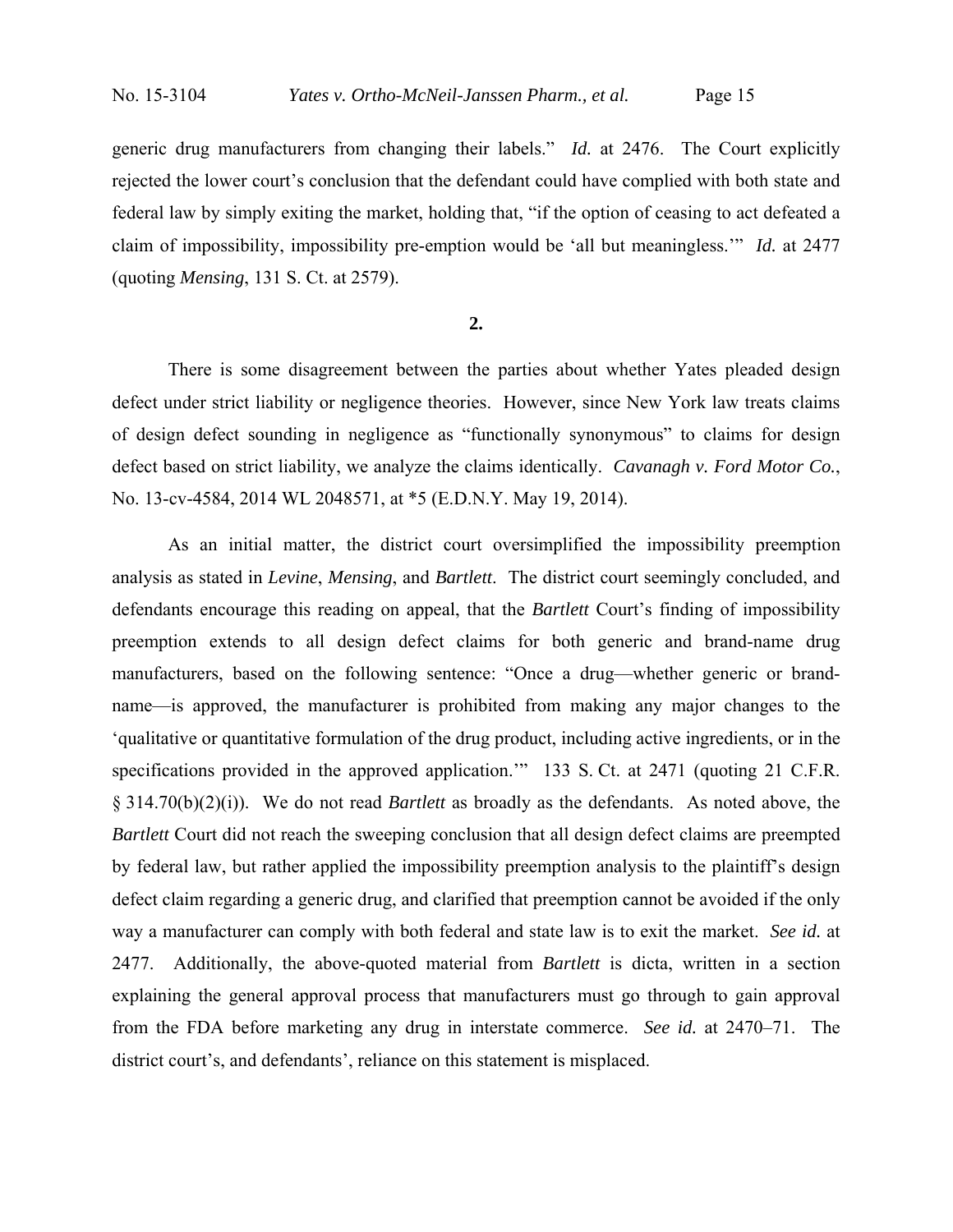Important to the preemption findings in *Bartlett* and *Mensing* is the fact that generic drug manufacturers are prohibited from making any unilateral changes to the drug's composition or label, which is known as the "sameness" requirement. *Bartlett*, 133 S. Ct. at 2471; *Mensing*, 131 S. Ct. at 2575–76. Therefore, in *Mensing*, the Supreme Court determined that the plaintiffs' state law failure to warn claims regarding the generic drug were barred by impossibility preemption because the duty of sameness prohibited the generic manufacturers from unilaterally strengthening the drug's label so as to comply with their state-law duties. *See* 131 S. Ct. at 2577–78. Likewise, in *Bartlett*, the Court found that the plaintiff's state law design defect claim regarding the generic drug was barred by impossibility preemption because the sameness requirement prohibited the manufacturer from unilaterally changing the composition or labeling of the drug, as state law required. *See* 133 S. Ct. at 2475–76. The Court in *Mensing* clarified that "[i]t is beyond dispute that the federal statutes and regulations that apply to brand-name drug manufacturers are meaningfully different than those that apply to generic drug manufacturers," and such "different federal statutes and regulations may . . . lead to different pre-emption results." 131 S. Ct. at 2567. Therefore, contrary to Yates's contention that the impossibility preemption in *Mensing* and *Bartlett* is limited to generic drugs, we view *Levine*, *Mensing*, and *Bartlett* as together stating the same test for impossibility preemption. Because the federal statutes and regulations for brand-name and generic drugs are sometimes different, however, brand-name and generic drugs may face different impossibility preemption results in some circumstances.

Further, both the district court and defendants improperly rely on *Amos*, 28 F. Supp. 3d 164, for the proposition that New York design defect claims are preempted as a matter of law. The district court in *Amos* did not conduct the relevant impossibility preemption inquiry. Instead its decision was based only on the plaintiffs' concession that their design defect claims were preempted under federal law, and its conclusion that "such claims are preempted as a matter of law" is not persuasive. *Id.* at 169.

## **3.**

Applying the federal impossibility preemption analysis to this case, we must first determine what duties New York law placed on defendants in designing ORTHO EVRA®.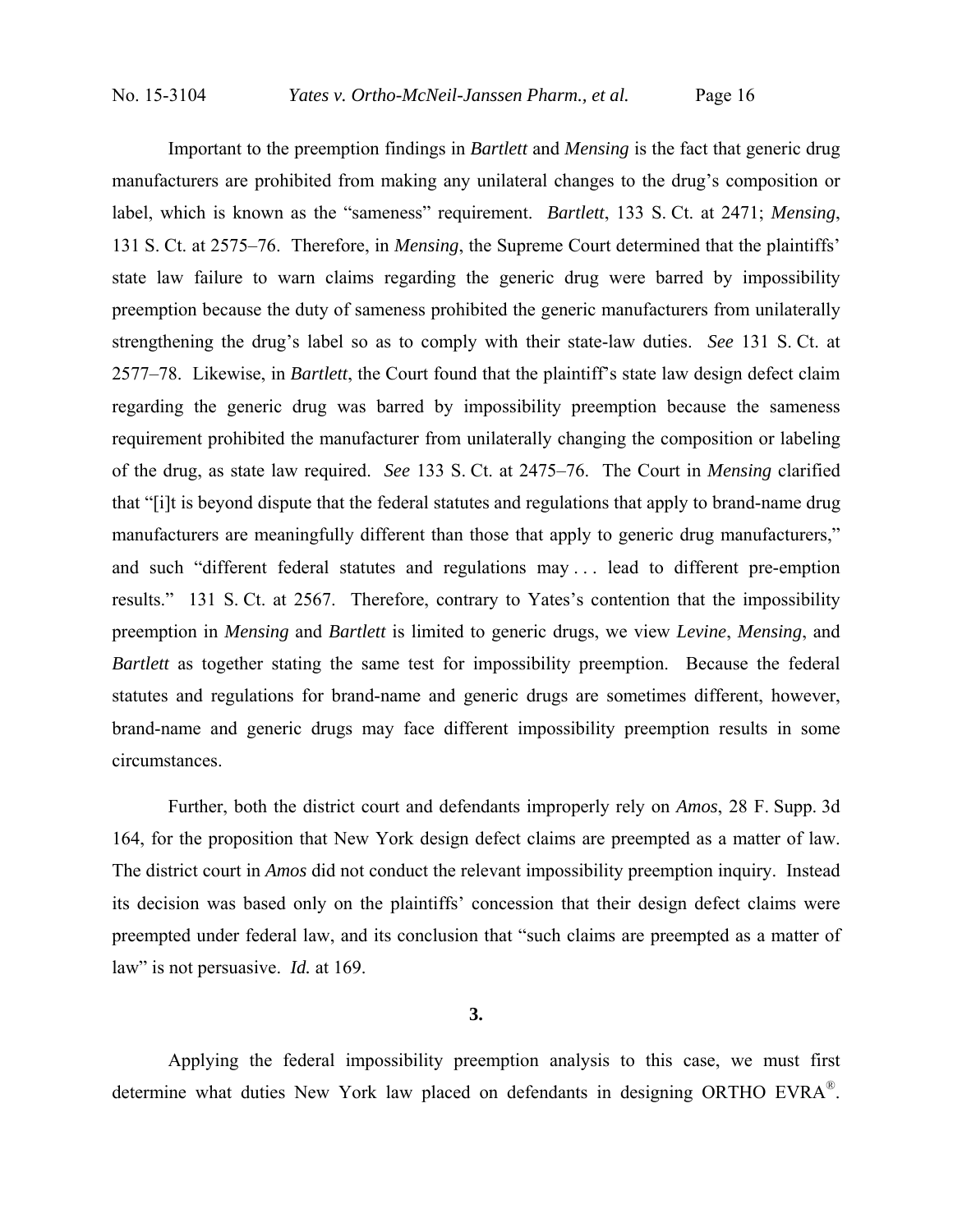*See Bartlett*, 133 S. Ct. at 2473. New York law provides that a product is defectively designed if "the product, as designed, was not reasonably safe because there was a substantial likelihood of harm and it was feasible to design the product in a safer manner." *Doomes v. Best Transit Corp.*, 17 N.Y.3d 594, 608 (2011) (internal quotation marks and citation omitted). "In design defect cases, the alleged product flaw arises from an intentional decision by the manufacturer to configure the product in a particular way." *Denny v. Ford Motor Co.*, 87 N.Y.2d 248, 257 n.3 (1995). "[A] drug manufacturer, like any other manufacturer, can be held liable for a defective product under the theory of strict products liability." *Lindsay*, 637 F.2d at 90 (citing *Baker v. St. Agnes Hosp.*, 421 N.Y.S.2d 81, 84 (App. Div. 1979)). New York follows a "risk-utility" approach to determining whether a product is not reasonably safe, which calls for consideration of several factors:

(1) the utility of the product to the public as a whole and to the individual user; (2) the nature of the product—that is, the likelihood that it will cause injury; (3) the availability of a safer design; (4) the potential for designing and manufacturing the product so that it is safer but remains functional and reasonably priced; (5) the ability of the plaintiff to have avoided injury by careful use of the product; (6) the degree of awareness of the potential danger of the product which reasonably can be attributed to the plaintiff; and (7) the manufacturer's ability to spread any cost related to improving the safety of the design.

*Voss v. Black & Decker Mfg. Co.*, 59 N.Y.2d 102, 109 (1983). "The purpose of risk/utility analysis is to determine whether the risk of injury might have been reduced or avoided if the manufacturer had used a feasible alternative design." *McCarthy v. Olin Corp.*, 119 F.3d 148, 155 (2d Cir. 1997). "Brand-name drug manufacturers can thus avoid liability under New York law by choosing a safer design for a drug." *Sullivan v. Aventis, Inc.*, No. 14-cv-2939, 2015 WL 4879112, at \*5 (S.D.N.Y. Aug. 13, 2015).**<sup>2</sup>**

 Brand name drug manufacturers can also avoid liability by strengthening a drug's warning label. *See id.* The strength of the drug's warnings directly impacts one of the riskutility factors, namely "the degree of awareness of the potential danger of the product which

**<sup>2</sup>** <sup>2</sup>In her Reply brief, Yates contends that "if this Court is unconvinced that New York recognizes a preapproval duty to safely design prescription drugs," that the following question be certified to the New York Court of Appeals: "Does New York recognize a drug manufacturer's duty to safely design a prescription drug before the FDA approves the drug for marketing?" Reply Br. at 22 n.3. For the reasons stated in this opinion, such certification is unnecessary. *See Lindsay*, 637 F.2d at 90–91; *supra* note 1.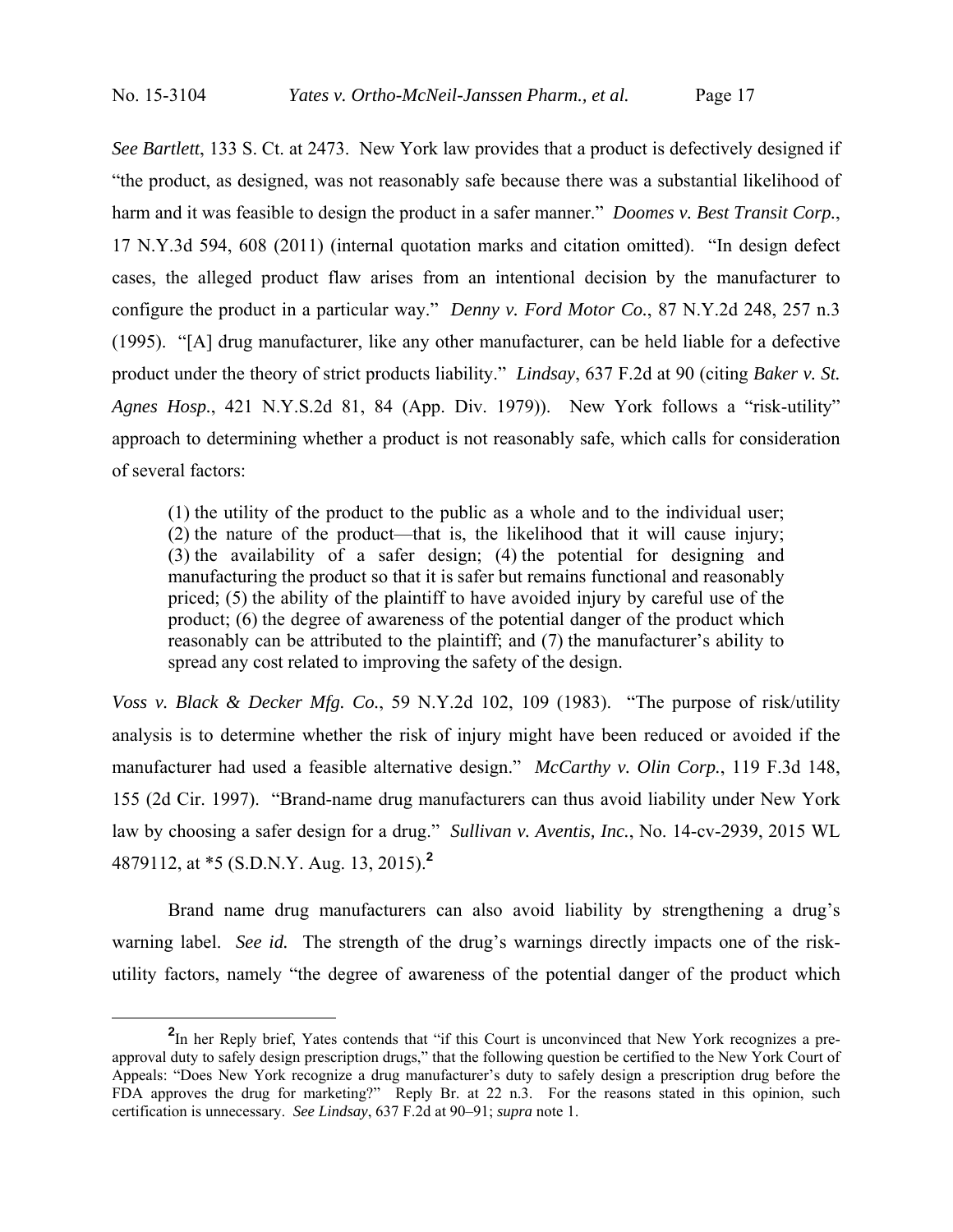reasonably can be attributed to the plaintiff." *See Voss*, 59 N.Y.2d at 109. "Moreover, for drugs that are unavoidably unsafe, drug manufacturers have an affirmative defense to liability if the drugs are 'properly prepared, and accompanied by proper directions and warning.'" *Sullivan*, 2015 WL 4879112, at \*5 (quoting *Martin*, 83 N.Y.2d at 8); *see also Lindsay*, 637 F.2d at 90–91 (noting that drugs which "may cause untoward side effects despite the fact that they have been carefully and properly manufactured" are deemed "unavoidably unsafe products" that "are not deemed defective or unreasonably dangerous so long as they are accompanied by proper directions for use and adequate warnings as to potential side effects").

Second, we must determine whether federal law expressly prohibits defendants from complying with state law. *Id.* at 2476. Stated another way, we ask "whether this state-law duty makes compliance with any federal law impossible." *Sullivan*, 2015 WL 4879112, at \*6.

Yates's post-approval design defect claim is clearly preempted by federal law. FDA regulations provide that once a drug, whether generic or brand-name, is approved, the manufacturer is prohibited from making any major changes to the "qualitative or quantitative formulation of the drug product, including inactive ingredients, or in the specifications provided in the approved application." 21 C.F.R. § 314.70(b)(2)(i). Moderate changes must be reported to the FDA "at least 30 days *prior to* distribution of the drug product made using the change." *Id.* § 314.70(c) (emphasis added). Minor changes need only be reported in an annual report to the FDA. *Id.* § 314.70(d)(3). Although Yates asserts that to "reduc[e] the amount of estrogen from 0.75 mg/patch to 0.6 mg/patch" "would be minimal," we disagree. Appellant Br. at 45. Based on the plain meaning of the regulation, we are convinced that defendants could not have altered the dosage of estrogen in ORTHO EVRA® without submission to the FDA and the agency's "approval *prior to* distribution of the product made using the change." *See* 21 C.F.R. § 314.70(b)(2)(i) (emphasis added). Among the enumerated "minor changes" that do not require prior notification to and/or approval from the FDA, are "[t]he deletion or reduction of an ingredient intended to affect only the color of the drug product" and "[a] change in the size and/or shape of a container containing the same number of dosage units." 21 C.F.R. § 314.70(d)(2)(ii), (iv). A "moderate change," for example, is "[a] change in the container closure system that does not affect the quality of the drug product." We think it clear that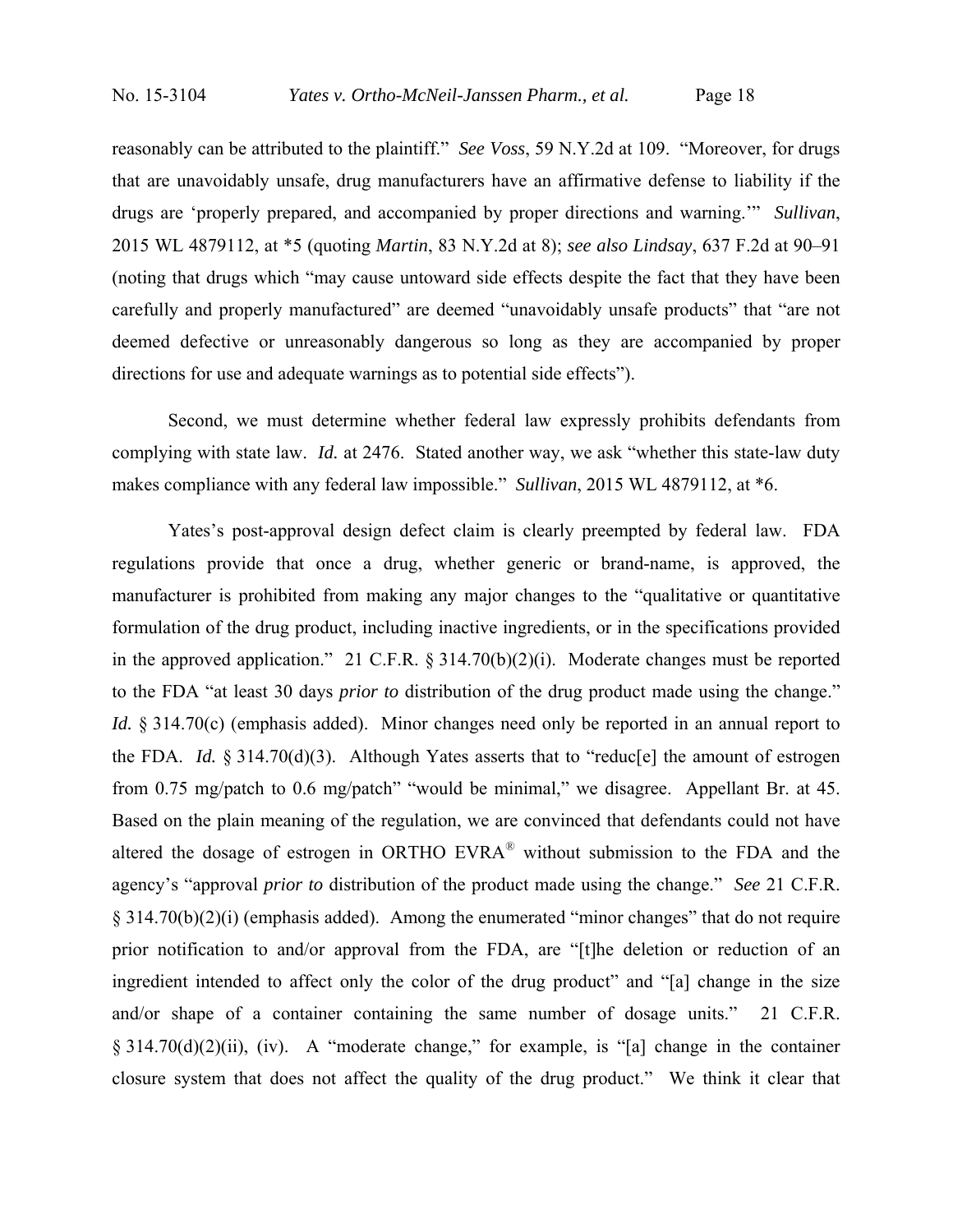changing the dosage level of the active ingredient of ORTHO EVRA® constitutes a "major change," such that prior FDA approval is necessary. *Id.* § 314.70(b)(2)(i) (stating that "major changes" include "changes in the qualitative or *quantitative formulation* of the drug product) (emphasis added)). Therefore, to the extent Yates argues that defendants should have altered the formulation of ORTHO EVRA® after the FDA had approved the patch, we find this claim clearly preempted. Quite simply, federal law prohibited defendants from decreasing the dosage of estrogen post-approval.**<sup>3</sup>**

Yates also contends, however, that there is no federal law that would have prohibited defendants from designing a different drug in the first instance. Specifically, Yates asserts that "when defendants first decided how to configure Ortho Evra and before defendants ever obtained FDA approval to market the drug—no federal law prohibited defendants from adopting a safer design." Appellant Br. at 38. Indeed, counsel for defendants has cited no federal law that restricts a brand-name drug manufacturer from designing a reasonably safe product prior to FDA approval. *See Sullivan*, 2015 WL 4879112, at \*6. A brand-name manufacturer is not restricted to the "sameness" requirement, which prohibits generic manufacturers from redesigning the drug either prior to or after seeking FDA approval. *See Mensing*, 131 S. Ct. at 2575. Furthermore, Yates argues that the existence of the contraceptive Evra, which is chemically distinct from ORTHO EVRA® and was marketed in Canada and Europe, shows that redesign of ORTHO EVRA® was possible prior to submitting for FDA approval. Defendants have offered no evidence that the FDA would have exercised its authority to prohibit defendants from creating and submitting such a design for approval. *See Levine*, 555 U.S. at 571.

But Yates's argument regarding defendants' pre-approval duty is too attenuated. To imagine such a pre-approval duty exists, we would have to speculate that had defendants designed ORTHO EVRA<sup>®</sup> differently, the FDA would have approved the alternate design. Next, we would have to assume that Yates would have selected this method of birth control. Further

**<sup>3</sup>** <sup>3</sup>Yates further claims that her post-approval design defect claim parallels the federal Food, Drug, and Cosmetic Act ("FDCA"), and as such, is not preempted. Pursuant to the FDCA, manufacturers may not sell a drug that is "deemed to be misbranded" because it is "dangerous to health" when used in the dosage or manner called for in the drug's label." *See* 21 U.S.C. § 352(j). The FDCA requires "new and scientifically significant information that was not before the FDA," *Bartlett*, 133 S. Ct. at 2477 n.4, and Yates has not cited any such scientific evidence. Therefore, her mention of the FDCA in her brief is not enough to stave off preemption.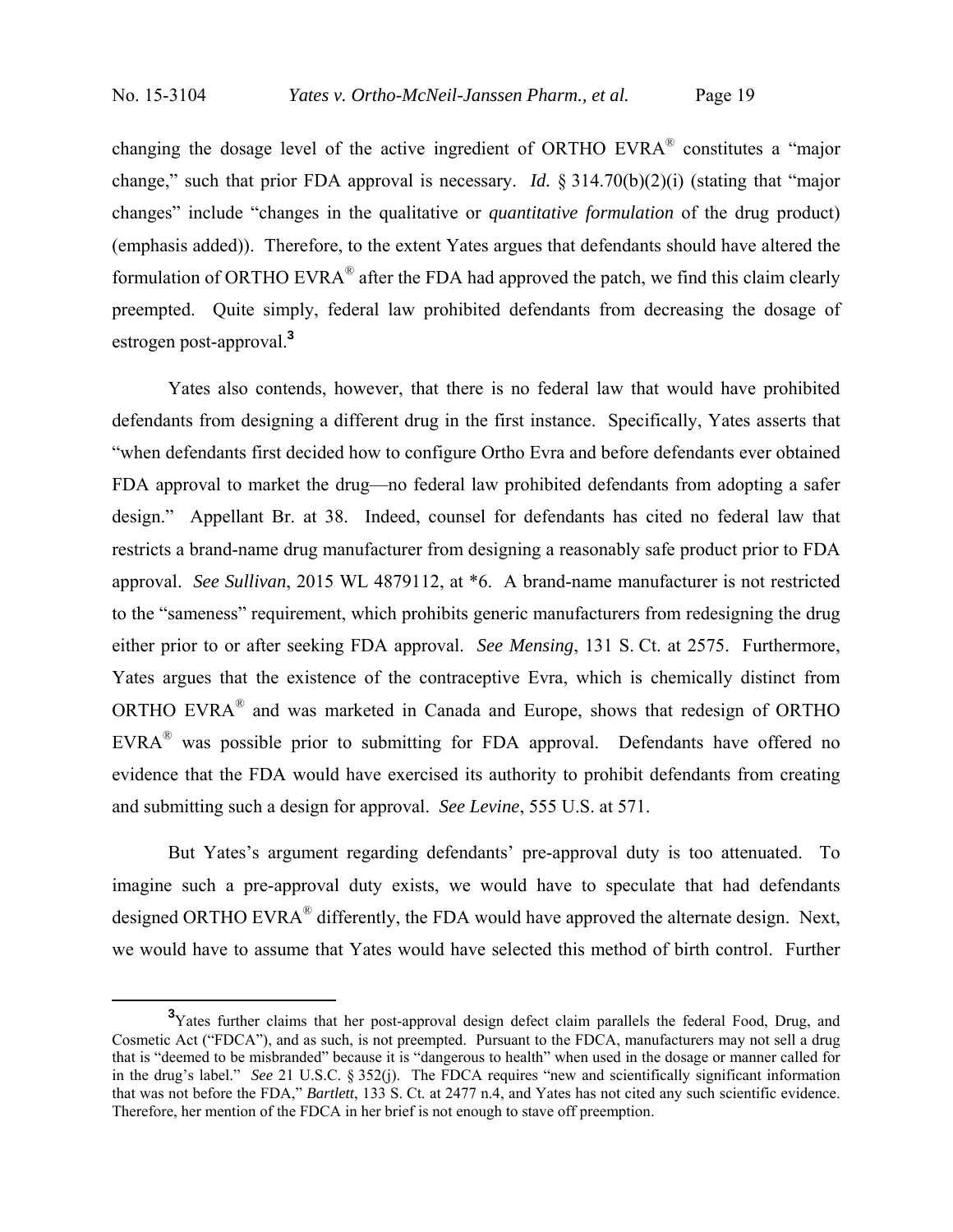yet, we would have to suppose that this alternate design would not have caused Yates to suffer a stroke. This is several steps too far. Even if New York law requires defendants to produce and market a different design, the ultimate availability to Yates is contingent upon whether the FDA would approve the alternate design in the first place. In *Mensing*, the plaintiffs argued that "if the Manufacturers had asked the FDA for help in changing the corresponding brand-name label, they might eventually have been able to accomplish under federal law what state law requires." 131 S. Ct. at 2578. In regard to that claim, which mirrors Yates's speculative claim about defendants' pre-approval duty to design ORTHO EVRA® with a different estrogen dosage, the Supreme Court opined as follows:

The Manufacturers "freely concede" that they could have asked the FDA for help. If they had done so, and if the FDA decided there was sufficient supporting information, and if the FDA undertook negotiations with the brand-name manufacturer, and if adequate label changes were decided on and implemented, then the Manufacturers would have started a Mouse Trap game that eventually led to a better label on generic metoclopramide.

*Id.* (internal citation omitted). In that case, the Supreme Court ultimately found that "[t]he only action the Manufacturers could independently take—asking for the FDA's help—is not a matter of state-law concern." *Id.* at 2581. So too in this case. Defendants could not have complied with whatever pre-approval duty might exist without ultimately seeking the FDA's approval prior to marketing ORTHO EVRA<sup>®</sup>, and certainly prior to Yates's use of the drug.

Yates cites *Wimbush v. Wyeth*, 619 F.3d 632 (6th Cir. 2010) for the distinction between a manufacturer's pre-approval and post-approval duties. It is true that in *Wimbush*, this court stated that "as a general proposition, we can discern no physical impossibility between complying with a state law duty to exercise reasonable care in the process leading up to placing a drug on the market and complying with the federal government's process for approving drugs," and that "we are not persuaded that it is always impossible to comply with both state law duties and FDA regulations in the process leading up to FDA approval." 619 F.3d at 643. However, Yates has not explained precisely what a pre-approval claim would look like in her case. And we are unable to conceive of any coherent pre-approval duty that defendants would have owed to Yates when it was developing ORTHO EVRA®. Moreover, the *Wimbush* opinion, which predates the Supreme Court's analyses in *Mensing* and *Bartlett*, contains a caveat: "This is not to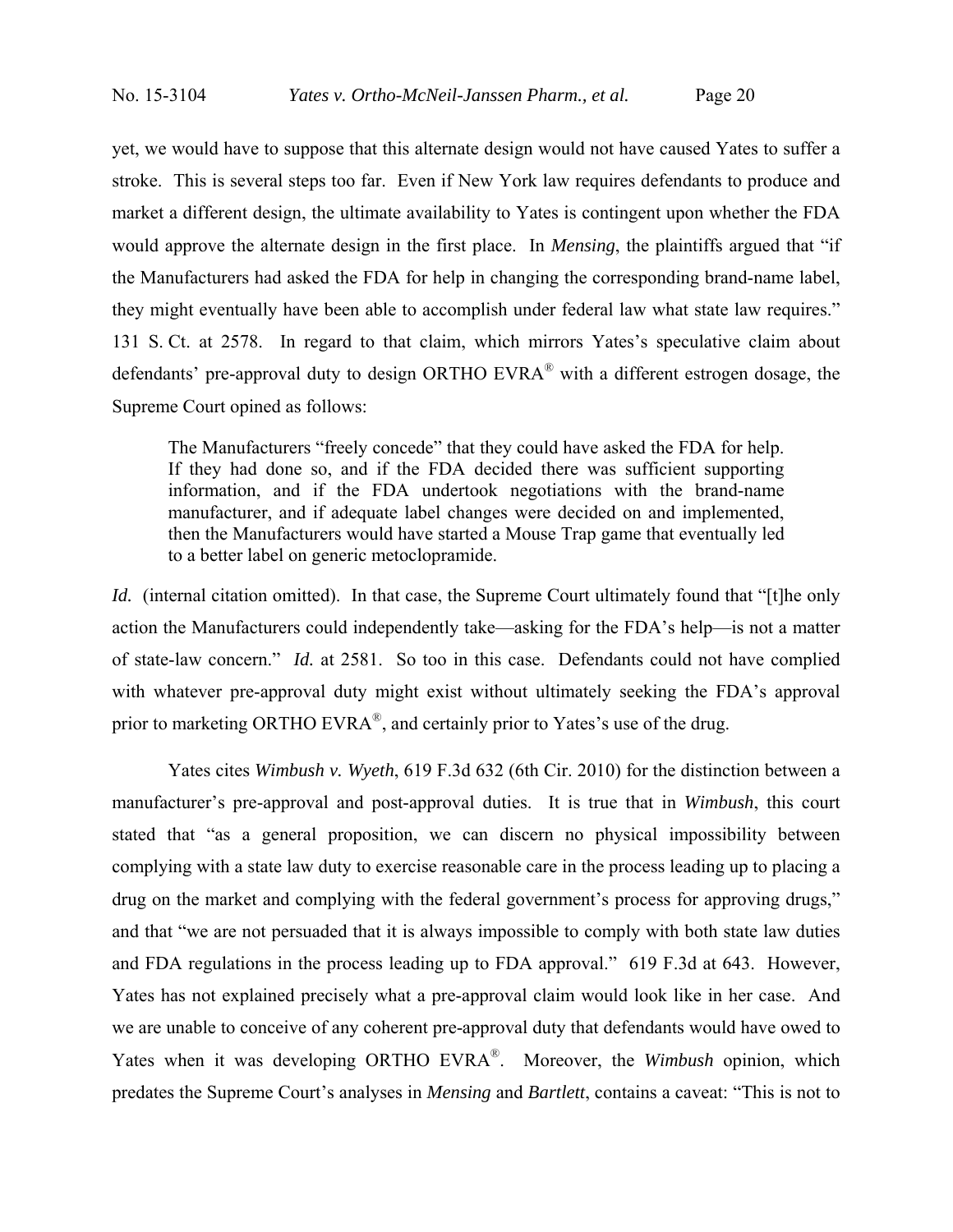say that such a physical impossibility could never exist, for instance if a state duty required that the manufacturer do something that the FDA forbade or vice versa." *Id.* The facts of *Wimbush* are also distinguishable from the instant case. In *Wimbush*, the plaintiff's estate brought suit regarding a diet pill that was placed on the market in June 1996 and was taken off the market in September 1997, with the suit not being commenced until 2001. *Id.* at 635. In contrast to this case, ORTHO EVRA®, was first marketed in 2001, Yates used the patch in 2005, and today, medical providers continue to prescribe ORTHO EVRA® as a manner of birth control. *Wimbush* is still good law, but it does not mandate the relief Yates seeks.

Yates's pre-approval claim fails for another reason. In *Bartlett*, the Supreme Court held that "[t]he [First Circuit] Court of Appeals' solution—that [the manufacturer] should simply have pulled [the drug] from the market in order to comply with both state and federal law—is no solution." 133 S. Ct. at 2470. This "stop-selling" rationale is "incompatible with ... preemption jurisprudence," which "presume[s] that an actor seeking to satisfy both his federal- and state-law obligations is not required to cease acting altogether in order to avoid liability." *Id.* at 2477. In contending that defendants' pre-approval duty would have resulted in a birth control patch with a different formulation, Yates essentially argues that defendants should never have sold the FDA-approved formulation of ORTHO EVRA<sup>®</sup> in the first place. We reject this neverstart selling rationale for the same reasons the Supreme Court in *Bartlett* rejected the stop-selling rationale of the First Circuit.

In sum, both Yates's pre-approval and post-approval design defect claims are preempted by federal law.

# **C. Manufacturing Defect**

 As to Yates's manufacturing defect claim, the district court held that "[t]here is no evidence that the Ortho Evra® patches which Ms. Yates received differed from either the manufacturing specifications for that product or from other identical units. Therefore, the Defendants are entitled to summary judgment as a matter of law on this issue." *Yates*, 76 F. Supp. 3d at 686.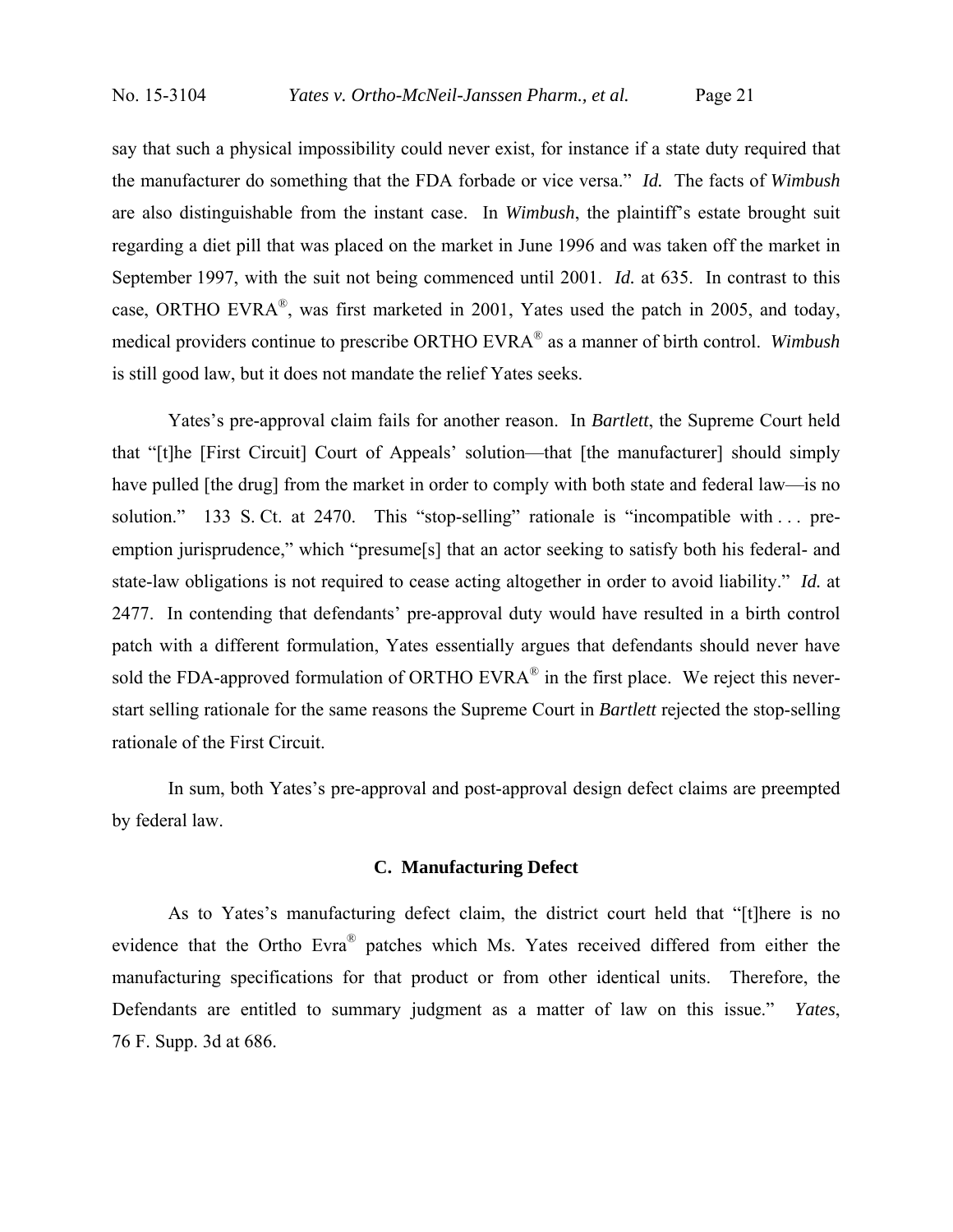Under New York law, "[a] manufacturing defect claim is premised on the relevant product being defective because it was not manufactured as designed." *Reed v. Pfizer, Inc.*, 839 F. Supp. 2d 571, 577 (E.D.N.Y. 2012). "Consistent with that premise, a manufacturing defect claim is properly dismissed if a plaintiff has not alleged that the particular drug administered to her had a defect as compared to other samples of that drug." *Id.* (internal quotations marks and citation omitted). New York law recognizes a "circumstantial approach in products liability cases." *Speller v. Sears, Roebuck & Co.*, 100 N.Y.2d 38, 41 (2003). "In a products liability case alleging a manufacturing defect, the existence of the defect may be inferred from circumstantial evidence, provided that the plaintiff has proven that the product has not performed as intended and has excluded all other possible causes of the defect not attributable to the defendant." *Sanchez v. Stanley-Bostitch, Inc.*, No. 98-cv-0494, 2000 WL 968776, at \*2 (S.D.N.Y. July 13, 2000).

Yates contends that she has produced evidence that defendants used a "flawed manufacturing process to produce the drug" and that defendants had "major difficulties in scaling up the manufacture of Ortho Evra from clinical trials to commercial production." Appellant Br. at 47–48. The only evidence that Yates produced on this matter comes from an affidavit from an expert witness. Dr. Susan Parisian, a board-certified physician and a former chief medical officer with the FDA, opined that defendants failed to adhere to good manufacturing practices for commercial production of ORTHO EVRA<sup>®</sup>. Dr. Parisian stated that defendants experienced difficulties in scaling up the manufacture of ORTHO EVR $A^{\circ}$  from clinical trials to commercial production, apparently as evidenced by inter-lot variability with respect to estrogen release rates. Dr. Parisian further asserted that "*prior to commercial launch of April 2002*, [defendants] had not developed robust manufacturing release specifications and process validations necessary to ensure consistent release of safe and effective commercial ORTHO EVRA." DE 94-6, Parisian Aff., Page ID 4567 (emphasis added). Notably missing from Dr. Parisian's affidavit, or from any other evidence produced by Yates, is support for the claim that there were manufacturing irregularities *after* the commercial launch of ORTHO EVRA®.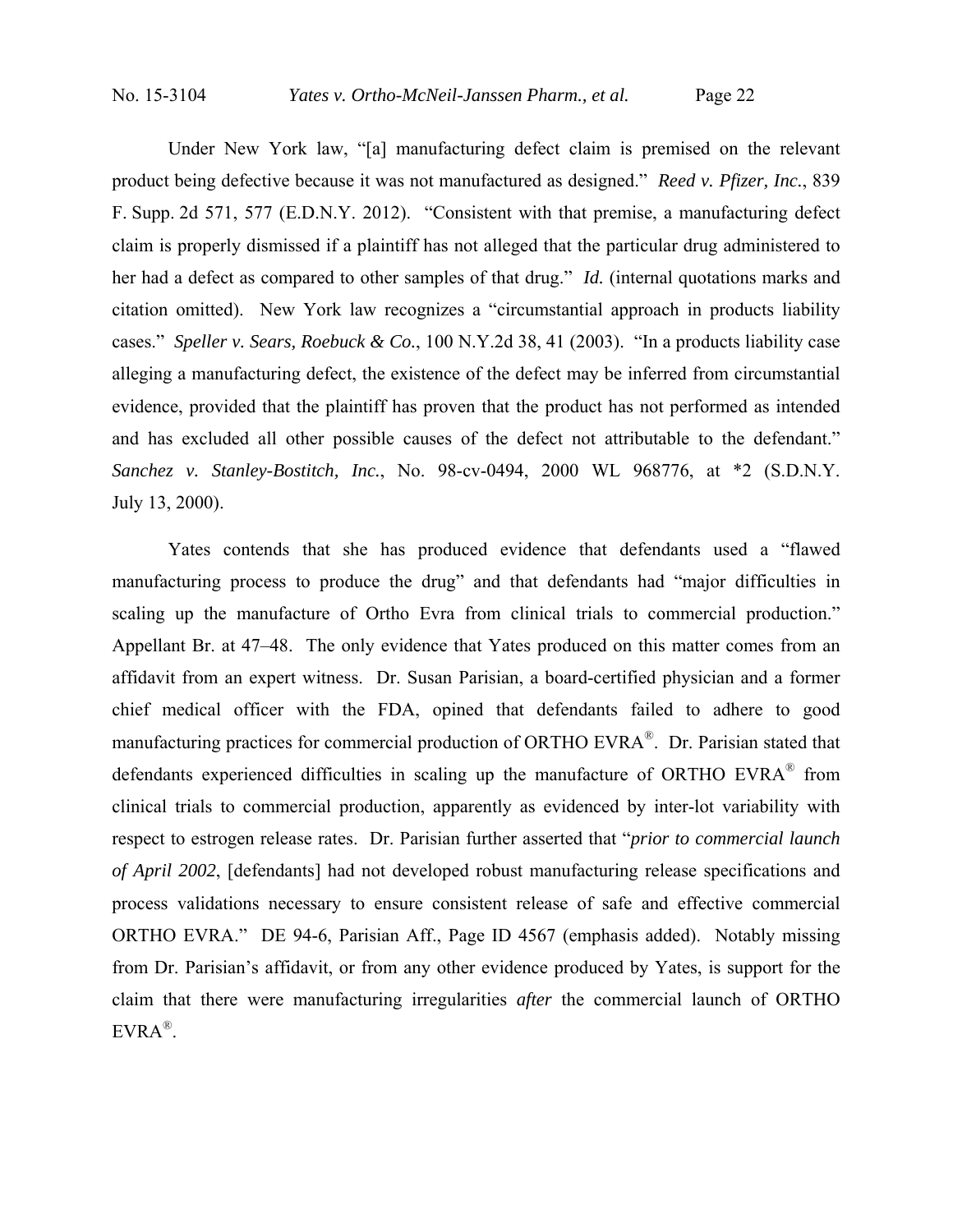Defendants argue as follows:

Plaintiff cannot show that the product did not work as intended; ORTHO EVRA $^{\circ}$ did what it was prescribed to do—prevent her from becoming pregnant while using it. That she alleges that she experienced a known and warned-of side effect while using ORTHO EVRA<sup>®</sup> is not circumstantial evidence that the product did not perform as intended.

Appellee Br. at 51. We agree. If evidence of a known and warned-of side effect could be used as sufficient circumstantial evidence of a manufacturing defect, then every drug-user who suffered a known and warned-of side effect could state a claim for a manufacturing defect. Specifically, the fact that Dr. Roemholdt attributes Yates's stroke to her use of the ORTHO EVRA® patch is not evidence of a manufacturing defect, since the ORTHO EVRA® label and package insert explicitly warned of the risk of stroke. Further, Yates has produced no evidence, from Dr. Parisian or others, that any studies have revealed that the patches actually commercially produced and released to the public contained different estrogen amounts from either the FDAapproved design or each other. Allegations of problems in scaling up production from clinical trials to commercial distribution, however, simply are not circumstantial proof on the issue of whether the estrogen levels in ORTHO EVRA<sup>®</sup> patches commercially-distributed for public use differed from the FDA-approved design.

 Drawing every reasonable inference in Yates's favor, as required on summary judgment, her manufacturing defect claim must fail. There is no evidence, direct or circumstantial, that the ORTHO EVRA® patch used by Yates, or anyone else, differed from the FDA-approved design.

# **D. Negligence**

 The district court awarded summary judgment to defendants on Yates's negligence claim on the basis that "[t]he courts of New York have held that state law claims of negligence, negligence per se, and breach of implied warranty are pre-empted when the article in question is regulated by federal law." *Yates*, 76 F. Supp. 3d at 688 (citing *Mitaro v. Medtronic, Inc.*, 73 A.D.3d 1142 (N.Y. App. Div. 2010)). Yates argues that the district court's reliance on *Mitaro* was misplaced, because that case concerned claims regarding a defective medical device, not a defective drug. Yates's argument on the substance of her negligence claims is unclear. Regardless of the propriety of the district court's reliance on *Mitaro*, because New York law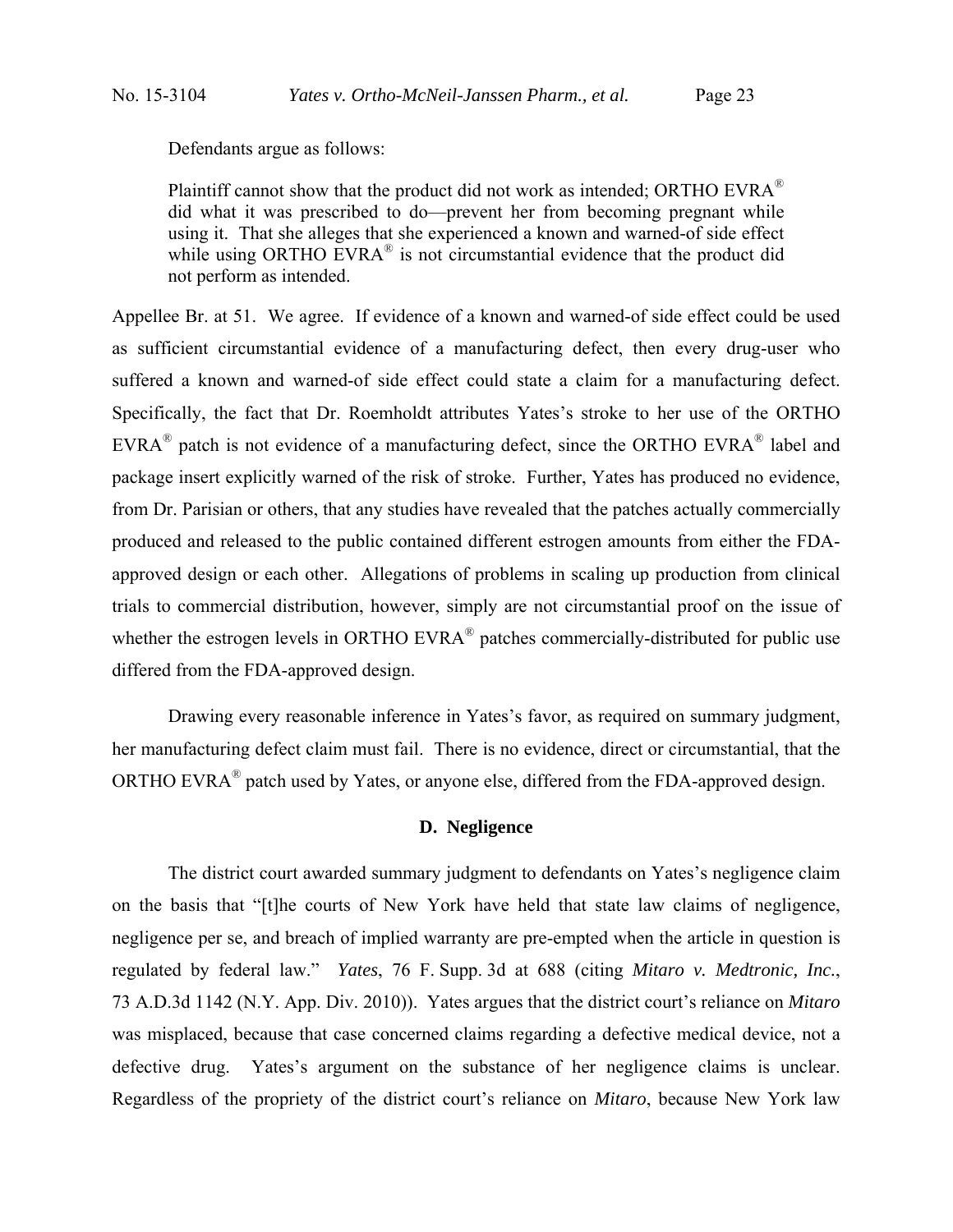treats products liability claims arising in negligence the same as products liability claims arising in strict liability, *Cavanagh*, 2014 WL 2048571, at \*5, the court's decision on Yates's failure to warn, design defect, and manufacturing defect claims disposes of her claim that defendants "negligently and carelessly manufactured, designed, formulated, distributed, compounded, produced, processed, assembled, inspected, researched, distributed, marketed, labeled, packaged, prepared for use and sold ORTHO EVRA and failed to adequately test and warn of the risks and dangers of ORTHO EVRA." DE 1, Compl., Page ID 24. Therefore, we find that the district court properly dismissed Yates's negligence claims.

## **E. Breach of Implied Warranty**

 The district court granted summary judgment to defendants on Yates's claim for breach of the implied warranty of merchantability because it is preempted by federal law on the basis of *Mitaro*. *Yates*, 76 F. Supp. 3d at 688. Defendants argue that because Yates's design defect claim is preempted under *Bartlett*, *Mensing*, and *Wyeth*, so too is her breach of implied warranty claim.

 Under New York law, breach of the implied warranty of merchantability is a valid cause of action, separate and apart from strict liability in tort, though there is considerable overlap between them. *See Denny*, 87 N.Y.2d at 256. A manufacturer may be held liable for breach of implied warranty for marketing goods that are not "fit for the ordinary purposes for which such goods are used." *See* UCC § 2-314(2)(c). To establish that a manufacturer breached its implied warranty of merchantability, a plaintiff must show that "the product was not minimally safe for its expected purpose." *Denny*, 87 N.Y.2d at 259. The plaintiff must show "that a defect in the product was a substantial factor in causing the injury and that the defect complained of existed at the time the product left the manufacturer or entity in the line of distribution being sued." *DiBartolo*, 914 F. Supp. 2d at 627 (internal quotation marks and citations omitted). Similarly to strict products liability or negligence claims, "[t]he defect may arise from a manufacturing flaw, improper design, or a failure to provide adequate warnings regarding use of the product." *Id.* (internal quotation marks and citations omitted).

 Even if *Mitaro* does not stand for the proposition that once a design defect claim is preempted under federal law, other state law claims are preempted as well, Yates's implied warranty claim fails on the merits. Because defendants adequately warned Yates's prescribing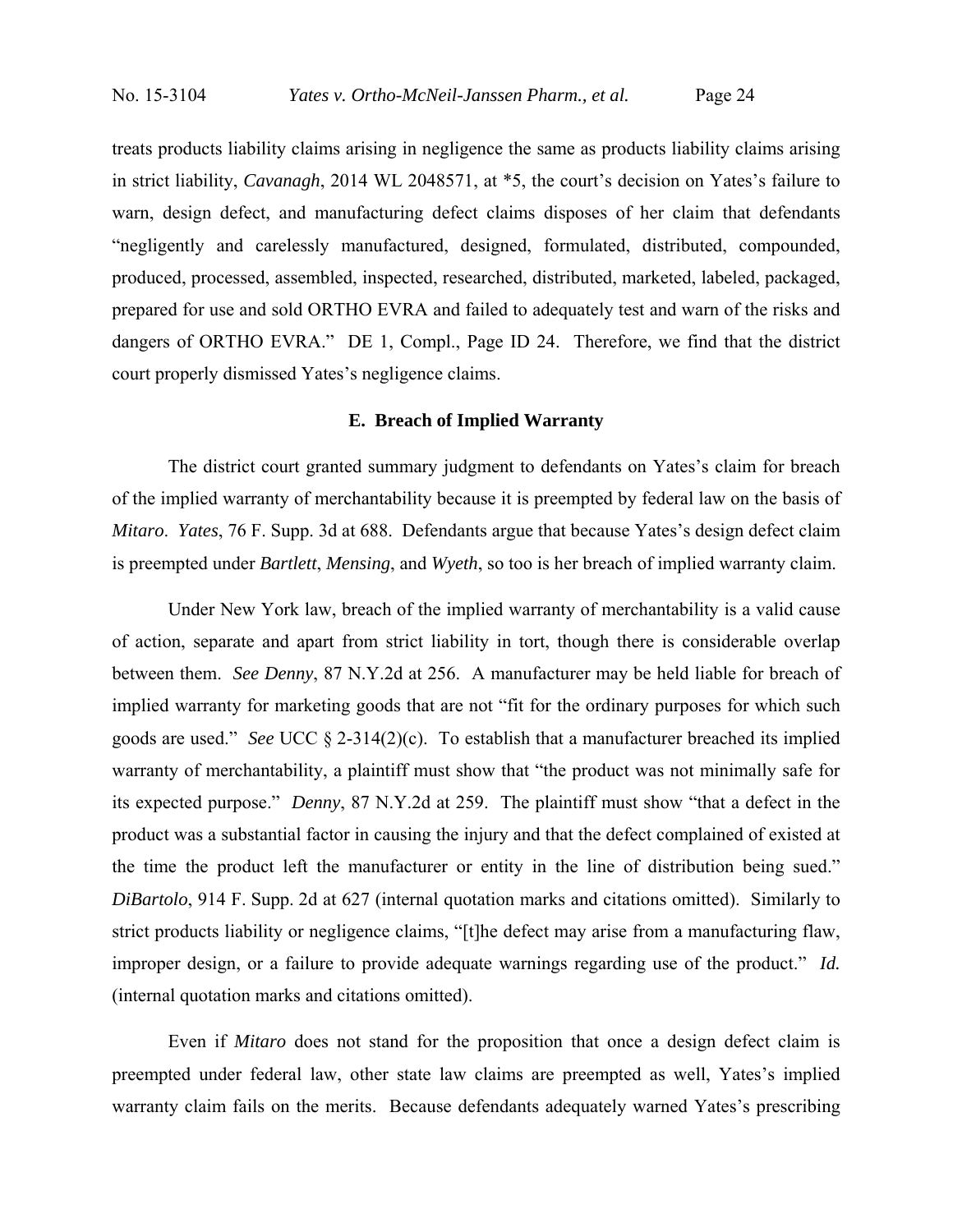medical provider of the risk of stroke, Yates has not proven her claim with respect to "a failure to provide adequate warnings." *See id.* Further, Yates failed to produce any evidence on whether there was a manufacturing defect that affected commercial production of ORTHO EVRA®. *See id.*

## **F. Breach of Express Warranty**

 The district court granted summary judgment to defendants on Yates's claim for breach of express warranty, because she "failed to perform any research regarding the Ortho Evra® patch because she trusted the medical advice she was given." *Yates*, 76 F. Supp. 3d at 688. Further, "Yates never received an affirmation of fact or promise from the Defendants, nor did she ever receive an expressed factual representation from the Defendants which induced her to use the Ortho Evra® patch." *Id.* at 689.

 To state a claim for breach of express warranty under New York law, the "plaintiff must allege that 'there was an affirmation of fact or promise by the seller, the natural tendency of which was to induce the buyer to purchase and that the warranty was relied upon to the plaintiff's detriment.'" *DiBartolo*, 914 F. Supp. 2d at 625 (quoting *Weiner v. Snapple Beverage Corp.*, No. 07-cv-8742, 2011 WL 196930, at \*5 (S.D.N.Y. Jan. 21, 2011)). "The affirmation of fact or promise must have been 'false or misleading when made.'" *Id.* (quoting *Shop Vac Corp. v. BCL Magnetics Ltd.*, No. 04-cv-262, 2005 WL 2739161, at \*6 (N.D.N.Y. Oct. 24, 2005)). "Privity is not required in a personal injury action for breach of express or implied warranty (UCC 2-318)." *Cereo v. Takigawa Kogyo Co.*, 676 N.Y.S.2d 364, 365 (App. Div. 1998). Therefore, "[a] buyer may bring a claim against a manufacturer from whom he did not purchase a product directly, since an express warranty 'may include specific representations made by a manufacturer in its sales brochures or advertisements regarding a product upon which a purchaser relies.'" *Goldemberg v. Johnson & Johnson Consumer Cos.*, 8 F. Supp. 3d 467, 482 (S.D.N.Y. 2014) (quoting *Arthur Glick Leasing, Inc. v. William J. Petzold, Inc.*, 858 N.Y.S.2d 405, 407 (App. Div. 2008)). Importantly, "a plaintiff complaining of breach of express warranty must 'set forth the terms of the warranty upon which he relied.'" *Id.* (quoting *Parker v. Raymond Corp.*, 930 N.Y.S.2d 27, 29 (App. Div. 2011)).